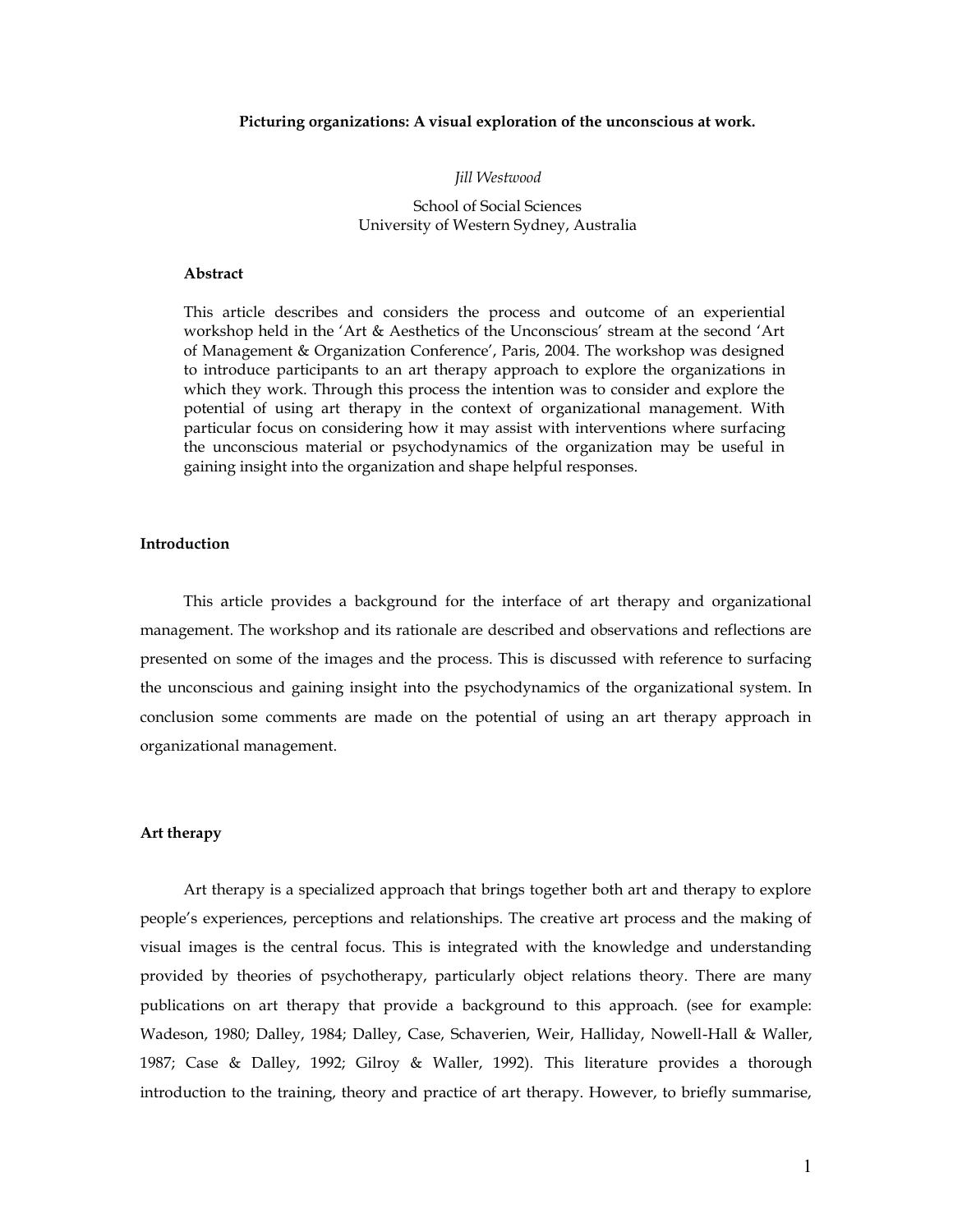art therapy has evolved from a breadth of disciplines; art & aesthetics; psychiatry; psychotherapy; and, child centred art education. It is also largely established from a base in psychotherapeutic principles (Waller, 1991). The theories of Freud (eg. 1900/1986, 1921/1985), Klein (1975a-d), Winnicott (1971), Milner (1971) and Jung (1968) are highly influential to the theory and practice of art therapy (Case & Dalley, 1992).

There are several key tenets, primarily the combination of art making and psychotherapy and the central place of art activity in the therapeutic relationship. There is no need to be artistically experienced or skilled to participate and gain from the process. But a capacity no matter how minimal to physically manipulate materials is involved. The individual is encouraged and supported to engage in creative visual productions within a defined therapeutic relationship. To become absorbed in the process of this activity and to allow the imagination to play and where appropriate to reflect on this to find their own meaning in the art making. While the individual engages in the art making they are held within the frame of the therapeutic encounter and the relationship with the art therapist. The art therapist is conscious of this and uses their understanding of psychodynamic processes to support the developing relationship and goals of therapy. Any dialogue, responses or interpretation of the art work the art therapist offers is informed by the experience of the relationship and a developing link with the participants associations and their search for meaning.

Therefore the significance of the relationship and the emotional and psychic containment it provides is an important factor. The form of the relationship might be an individual relationship with an art therapist but it can also be within an art therapy group. In a group as in individual work participants are invited to make visual images, usually spontaneously, to facilitate expression, exploration and discovery of thoughts, feelings and perceptions that may not be fully conscious or understood. This rests on the premise as articulated by an early founder of art therapy, Naumburg (1958/1966) that the unconscious can be accessed more immediately and expressed more fully in images than in words, allowing the emergence of hidden and unconscious influences within an individual or system of relationships such as those within a group or, as this article seeks to explore an organization or workplace. The discovery of these unconscious influences can facilitate expression, awareness and potential to integrate that which is hidden in order to function and develop more effectively and freely. As described, part of the art therapy process usually involves discussion and reflection upon the images with a view to exploring possible meanings and insights and significantly uncovering the unconscious content. The art therapist takes an observational position attuned to the meanings that may be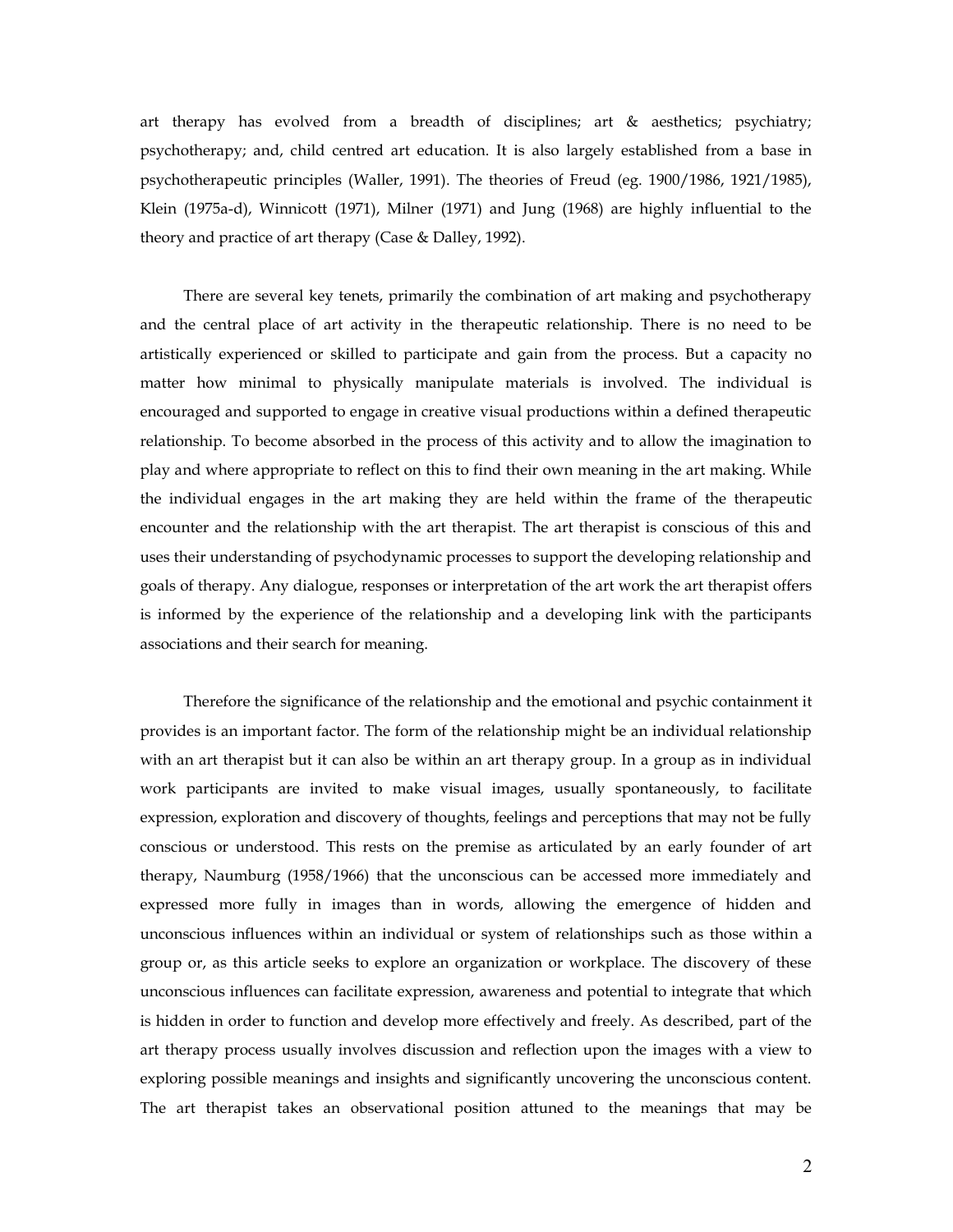communicated from both the conscious and unconscious of the individual or the group. Taking into account the evidence in the visual productions as well as the experience of the relationship and the verbal associations that may be part of the encounter.

The aesthetic experience of art making in terms of process and product is important in art therapy. The aesthetic experience can be understood as a physical, sensory and embodied one. Art materials have different qualities and when physically handled provoke varied sensations and feelings. In the process of making an image a person is physically in relationship to the materials and responds to them through contact with the body. This sensual relationship also continues when experiencing or looking at a piece of artwork, as feelings and sensations are involved in viewing the physicality of the artwork. This sensory experience is a significant dimension in the process. The art or image therefore holds depth and richness of a sensory nature that can be explored to understand the person, the process and the unconscious. More recently art therapists have focussed on the aesthetics in art therapy. In particular Maclagan (2001) and Hyland Moon (2002) have contributed interesting views. Hyland-Moon has conceived of a notion of "relational aesthetics" in art therapy, she says: "The concept of a relational aesthetic leads to a valuing of art based on its ability to foster and deepen relationships to the self, the art object, other people and the environment" (p.155). Maclagan has conceived of a notion of "psychological aesthetics" which he describes as "the relation between the actual (aesthetic) qualities of painting … and the inner (psychological) effects that these have on the spectator" (p. 7). Therefore the aesthetic experience involved in image making offers an expanded dimension to communication and experience in the therapeutic encounter.

Other key theoretical reference points that are relevant to mention include the work of Joy Schaverien (1987, 1992). She has contributed a number of important ideas from the perspective of an analytic art psychotherapist. She distinguished the "embodied image" in contrast to a "diagrammatic image" in art therapy. The embodied image being an emotionally alive image that holds feelings for a client in contrast to a diagrammatic image that illustrates thoughts and feeling but is not directly imbued with affect. She also examined and developed ideas about the process of transference in the images in art therapy and counter transference responses. In her examination of these concepts she developed thinking about how the art work functions as a site for transference projections and counter transference responses. She explored the idea of a triangular relationship between the client, the artwork and the art therapist and the reflective and distancing space this provides to work with these processes. She articulated ideas about the "talisman" and "scapegoat transference" to images and artwork in art therapy. The talisman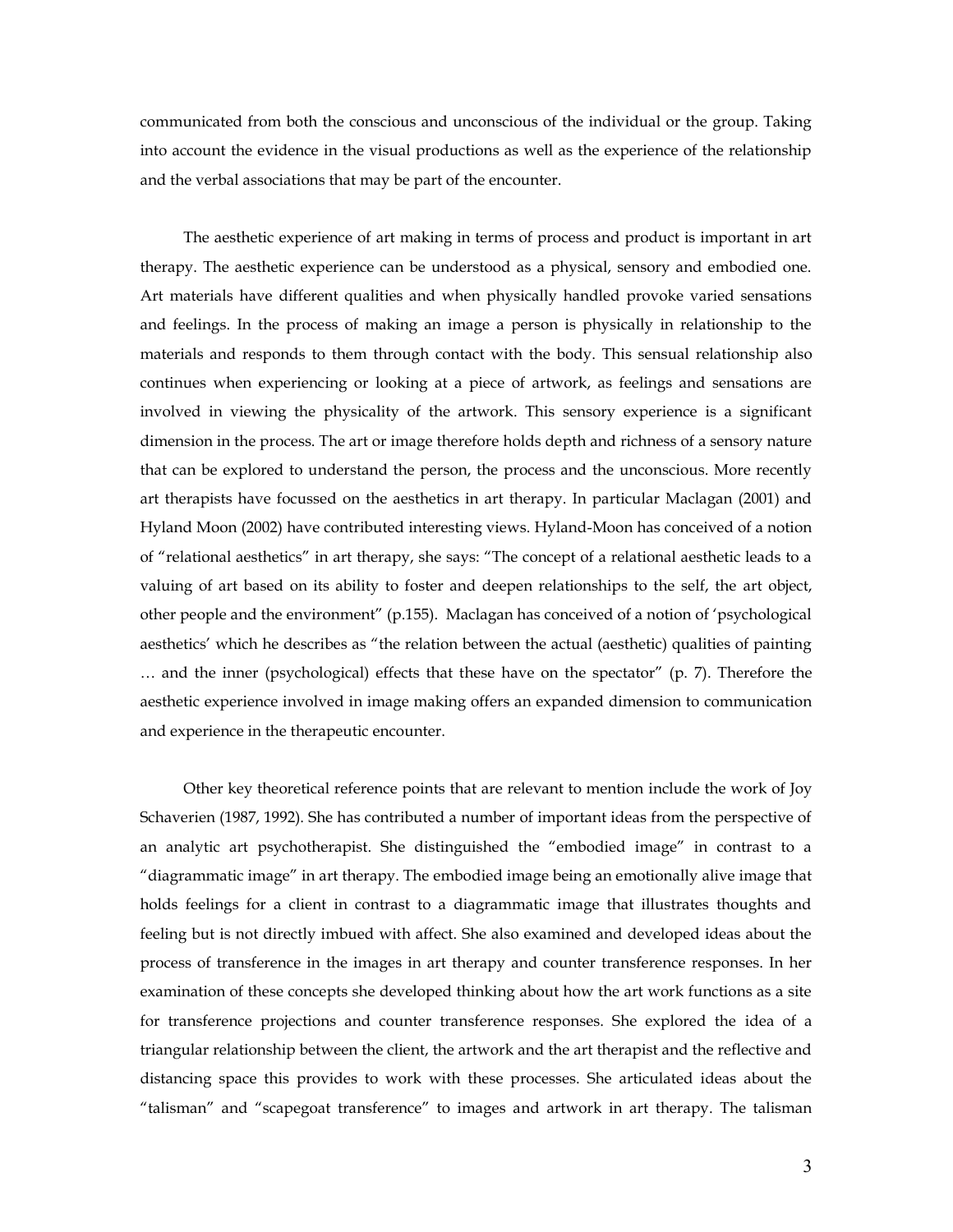expresses the idea of an investment of power into an artwork and the scapegoat transference the projection of unwanted, disowned or split off aspects or feelings into an artwork that may then be disposed of.

The concept of the unconscious is central in psychoanalysis and therefore in psychodynamic theory and art therapy. Psychoanalysis is concerned with understanding the inner world and its dynamic processes. In relationship to organizations this can be extended to understanding the unconscious organizational anxieties and the defences against them. Some of the particular psychodynamic theories that have been most significant to the field of art therapy are those developed by Freud (1900/1986) on dream work and symbolism, and those of Winnicott (1971), namely his theories of transitional objects, transitional space and potential space. Freud's seminal work on the interpretation of dreams and the revealing of the unconscious through association with the content of the dream is similar to the exploration of the artwork in art therapy. The analysis of a dream can help integrate the unconscious aspects of a persons psyche and similarly the externalization and processing of the artwork in art therapy can facilitate an integration of the unconscious. The theories that Winnicott articulated grapple with understanding the development of symbolic play and forming a sense of self in childhood. The process of creating objects and the symbolic potential of those objects to hold an intermediary space of an internal and external nature are particularly linked to the artwork and the developing relationship in art therapy. The externalization of thoughts and feelings into artwork are central to the process and efficacy of art therapy and Winnicott's ideas relate closely with this process.

By bringing art therapy and organizational management together and considering unconscious processes there are a number of areas that are loosely linked and are relevant to discuss. Firstly the literature on art therapy with groups or organizations, secondly the psychoanalytic literature that focuses on organizations and thirdly organizational management literature that references psychoanalytic theory and more rarely art therapy.

## **Art therapy in groups and organizations**

There is a reasonably well developed though small body of literature that focuses on art therapy in groups (for example: Waller, 1993; Skaife & Huet, 1998). This body of literature discusses the background of group therapy and systems theory in relationship to art therapy in groups. Reference is made to the theories of Bion (1961), Foulkes (1964), Foulkes and Anthony (1973), Yalom (1975), and Agazarian and Peters (1981) amongst others. The art therapists Waller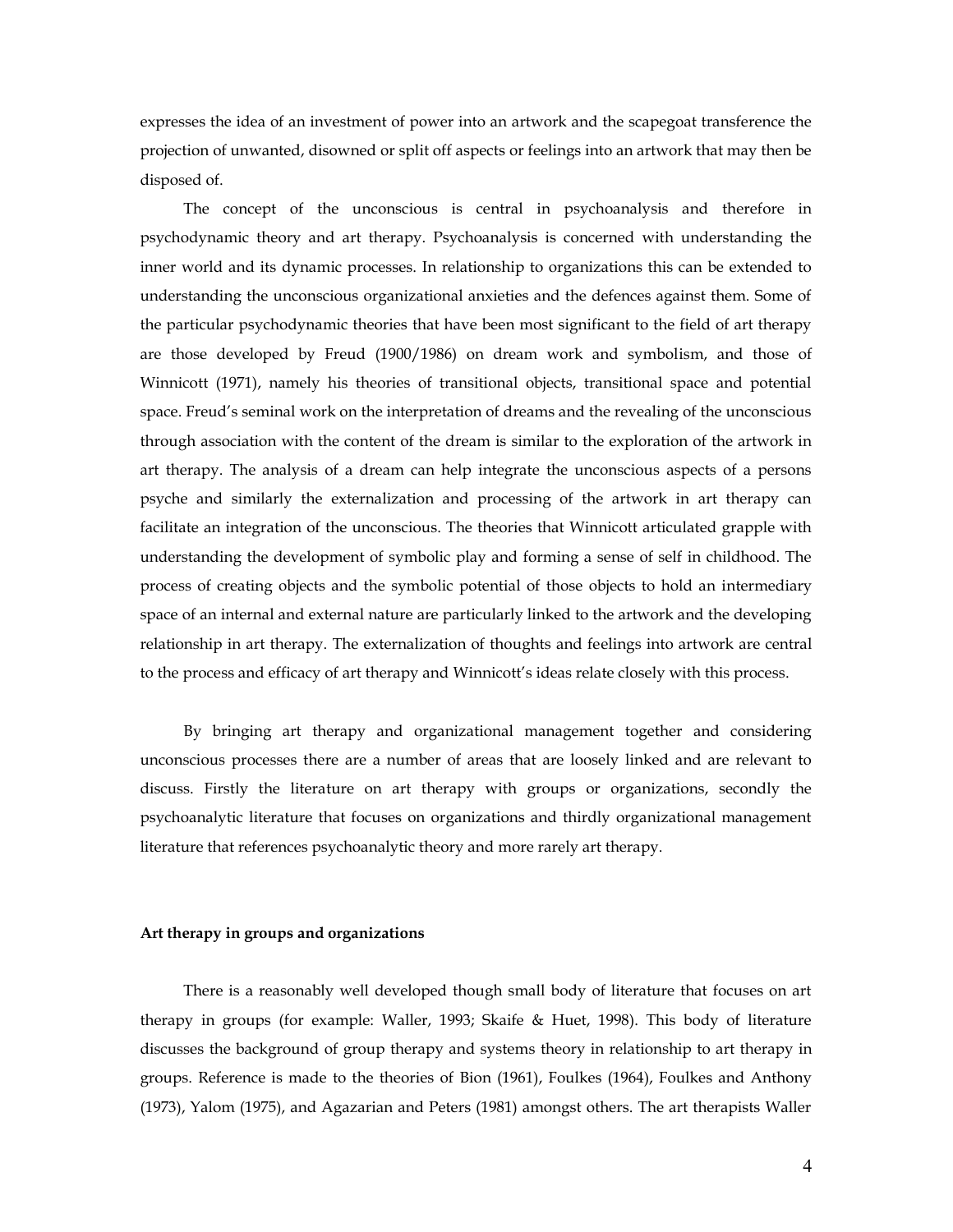(1993) and Skaife and Huet (1998) explore the processes and possibilities of art therapy in groups. Their examination illuminates how the use of art therapy with its physical and active dimensions offers possibilities for communication of feelings and experiences within a group through visual images and their metaphorical resonances. From this work it is shown that art therapy adds a significant dimension to group therapy with respect to participant's engagement and allowing access to a multi layered complexity of material that can be worked with to facilitate insight and change. Skaife and Huet (1998) also identify that there is a potentially overwhelming amount of material that emerges from art therapy groups and that this is a challenging aspect. However they show that the complexities of the unconscious processes of the group can be surfaced through the image and image making process.

With respect to literature on art therapy in organizations there is a noticeable scarcity. Sandel (1987) discusses creative arts therapists as managers in organizations and Turner and Clark-Schock (1990) describe a workshop for corporate women using art therapy as part of a process to examine "self image". This article puts forward a case to support workers as whole individuals in the organizational realm, which is a relevant theme for this enquiry. However while these articles are useful they are just a beginning in exploring the spectrum of ways art therapy may be employed in organizational management. Significantly they do not focus on the use of art therapy as an organizational intervention where the unconscious is the focus of interest.

#### **Psychodynamics of groups and organizations**

The theories that inform the practice of group art therapy can be closely linked with the field of psychoanalysis of group processes and the work that has been done to apply these in very large groups such as organizations or mass groups such as societies. There is a relevant body of literature that considers unconscious processes in organizations through the lenses of psychoanalysis and systems theory that is relevant (Menzies-Lyth, 1960/1990, 1988; Obholzer & Roberts, 1994; Schneider & Weinberg, 2003). The premise of the literature rests on the theoretical stance that organizations operate with an unconscious life comparable to that of individuals. This literature suggests that "organizations pursue unconscious tasks alongside conscious ones and these affect efficiency and stress experienced in staff" (Krantz, 1994, cited in Obholzer & Roberts, 1994, p.25).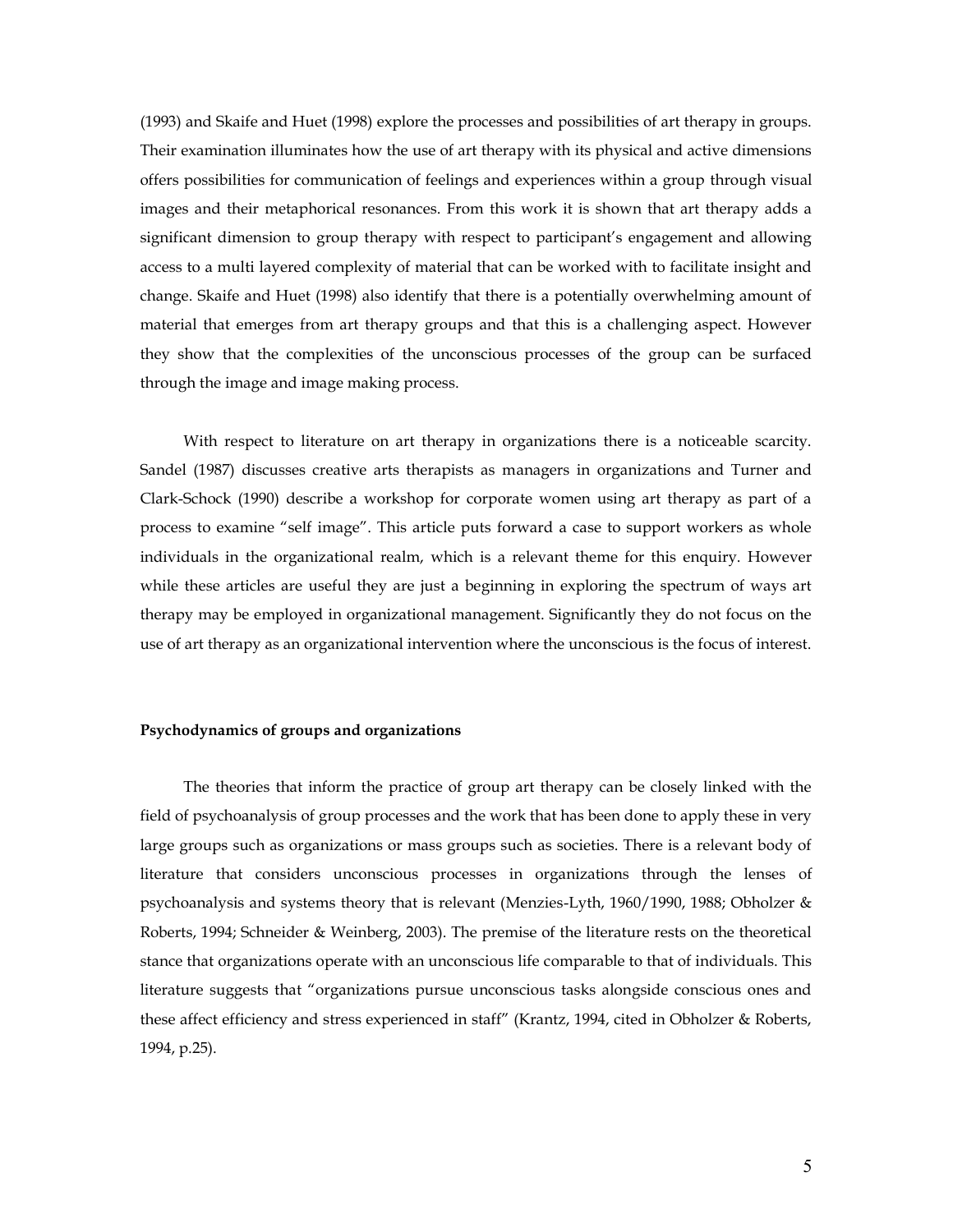A major contributor to understanding unconscious processes in groups is Bion (1961). He developed a framework for analysing some irrational features of the unconscious life of groups. He theorised three basic assumptions that occur in groups; dependency, fight or flight and pairing. Stokes (1994) has developed these ideas in terms of cultures within large groups or organizations. He identifies "dependency" which relates to a culture of subordination; flight/fight which relates to a culture of paranoia and "aggressive competitiveness", and "pairing" which relates to a culture of collusion (Stokes, 1994, cited in Obholzer & Roberts, 1994, p. 26).

In the volume *The large group re-visited,* edited by Stanley Schneider and Haim Weinberg (2003), a chapter by Joseph Triest discusses the inter-relationship between the large group and the organization and identifies a dialectic tension between them. He draws on the Freudian theory (1921/1985) that there is an observable change in an individual when they become part of a group. Namely that the conscious personality recedes and the unconscious personality intensifies. This usually gives rise to a contagion of feeling within a group that can easily become polarized and split. Thus the "large group" is often seen as being led by the unconscious. When bringing these ideas to bear on organizations, Triest (2003) argues: "The organization, as a structure, therefore arouses ambivalence by its very nature" (p. 170). He further explains that the "organization" is called upon by the "large group" to provide safety against regression but at the same time its structures can be experienced as impersonal and cause narcissistic injury by limiting freedom, alienation, exclusion, persecution or engulfment.

Splitting mechanisms are then activated against the organization and the setting is constantly attacked directly and indirectly (there is nothing people like more than hating the organization to which they belong). Such split situations make the individual choose between one of two possible and well known extremes: either identify with the organization as an alienated, mechanistic and non human object, and so become a "small part in a big machine" who only follows orders and instructions … or rebel to destroy the organization or to be persecuted by it…. (Triest, 2003, p. 170)

In his summary, Triest (2003) suggests that: "There is a constant dialectic tension between the organization, which offers "order" and the large group which is a boiling cauldron of chaos…. Constant maintenance of the organization is therefore required to counter attempts on the part of the 'large group' to disrupt its systems and to take over its mechanisms" ( $p.173$ ). This is an illuminating idea to keep in mind when considering the unconscious processes in organizations.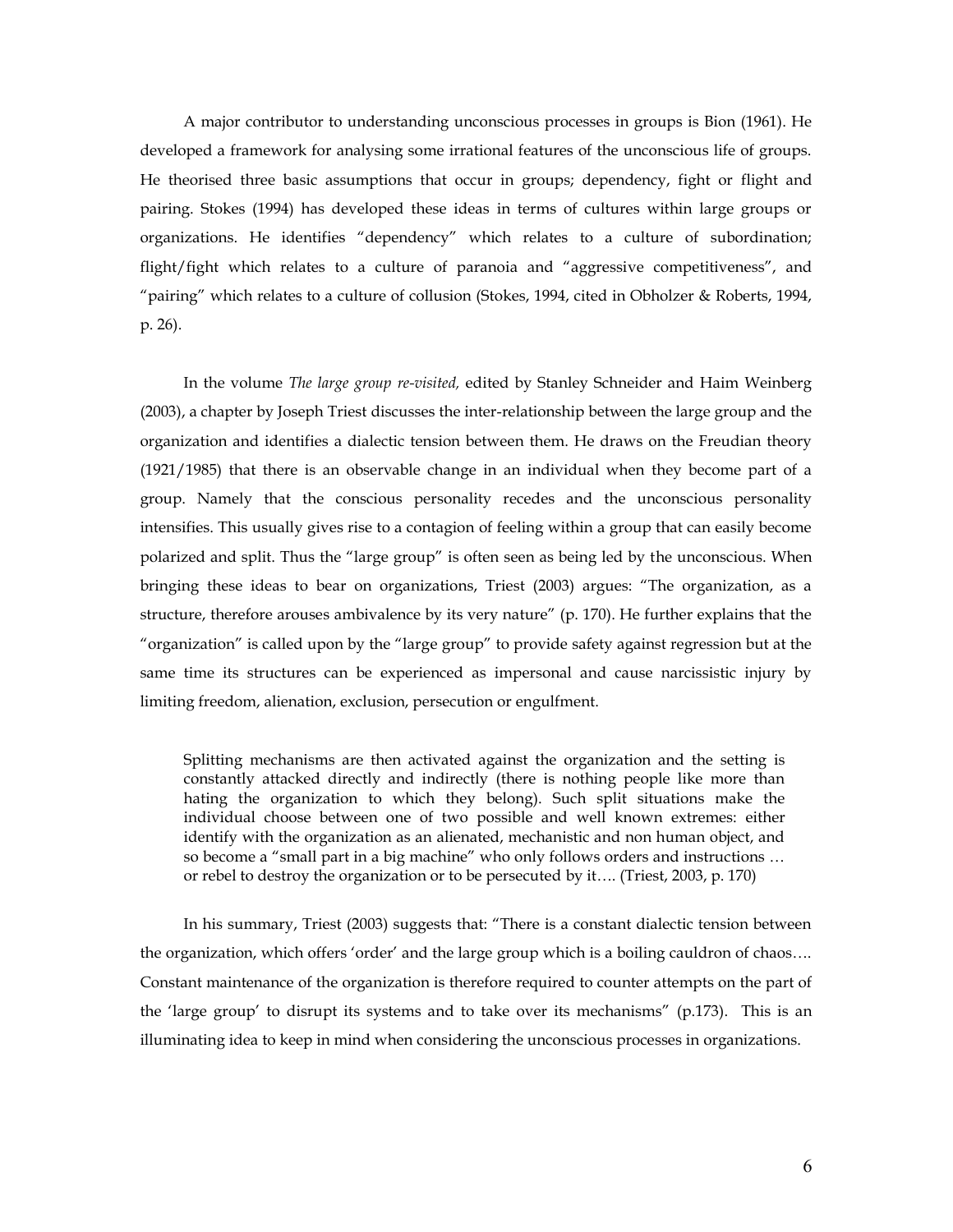### **Organizational management, psychoanalytic theory and art therapy**

There is a growing body of literature on organizational management that has used psychoanalytic theory (for example Baum, 1987; Diamond, 1993; Kets de Vries, 1991; Kets de Vries & Miller, 1984; Carr, 1989, 2001; Carr & Gabriel, 2001; Gabriel, 1999; Gabriel & Carr, 2002; Hirschhorn, 1988; Kersten, 2001; La Bier, 1986; Levinson, 1972; Maccoby, 1976; Menzies-Lyth, 1960/1990, 1988; Miller, 1976; Schwartz, 1990; Zaleznik, 1977) to name but a few. This literature explores and puts forward the case for working from this perspective to focus on the hidden or unconscious dynamics within an organization. Taking this perspective allows a "therapeutic" view to be taken, one that takes into account the emotional human impact, which is often overlooked or disregarded in organizational management intent upon being "rational". This is of particular relevance when looking to explore an interface of art therapy in this field as it is concerned with the emotional and psychological welfare of people. Most generally it can be observed that the nexus between the world of the visual and creative arts and organizations is one rarely explored in the organization and management literature (as examples of rare exceptions and commentaries on such literature, see Carr & Hancock, 2003; Strati, 1999).

Using psychoanalytic theory in organizational management is charted in the literature but the use of art therapy is much less explored. A literature search revealed that there is one significant article by Barry (1994) on this topic. He describes the use of art making in an organizational consultation and reflects on some art therapy literature to explore this intervention. He discusses art therapy as a method within an analogically mediated inquiry (AMI) to surface the unconscious processes in an organization for use in organizational development work. AMI is the use of creative processes to produce an externalized mental map around phenomena of the organization such as one"s job or team, to help mediate an inquiry process and illicit insights. In his article Barry makes a convincing case that art therapy processes can surface the organizational unconscious effectively and readily and indicates the potential for more exploration of this interface. Barry"s contribution provides a significant foundation for consideration of the process and outcomes of the workshop that are described here.

## **Overview of literature and theory**

The overview of this literature shows there is a shared theoretical basis between art therapy and psychoanalysis and rich connections to explore when this is combined with a group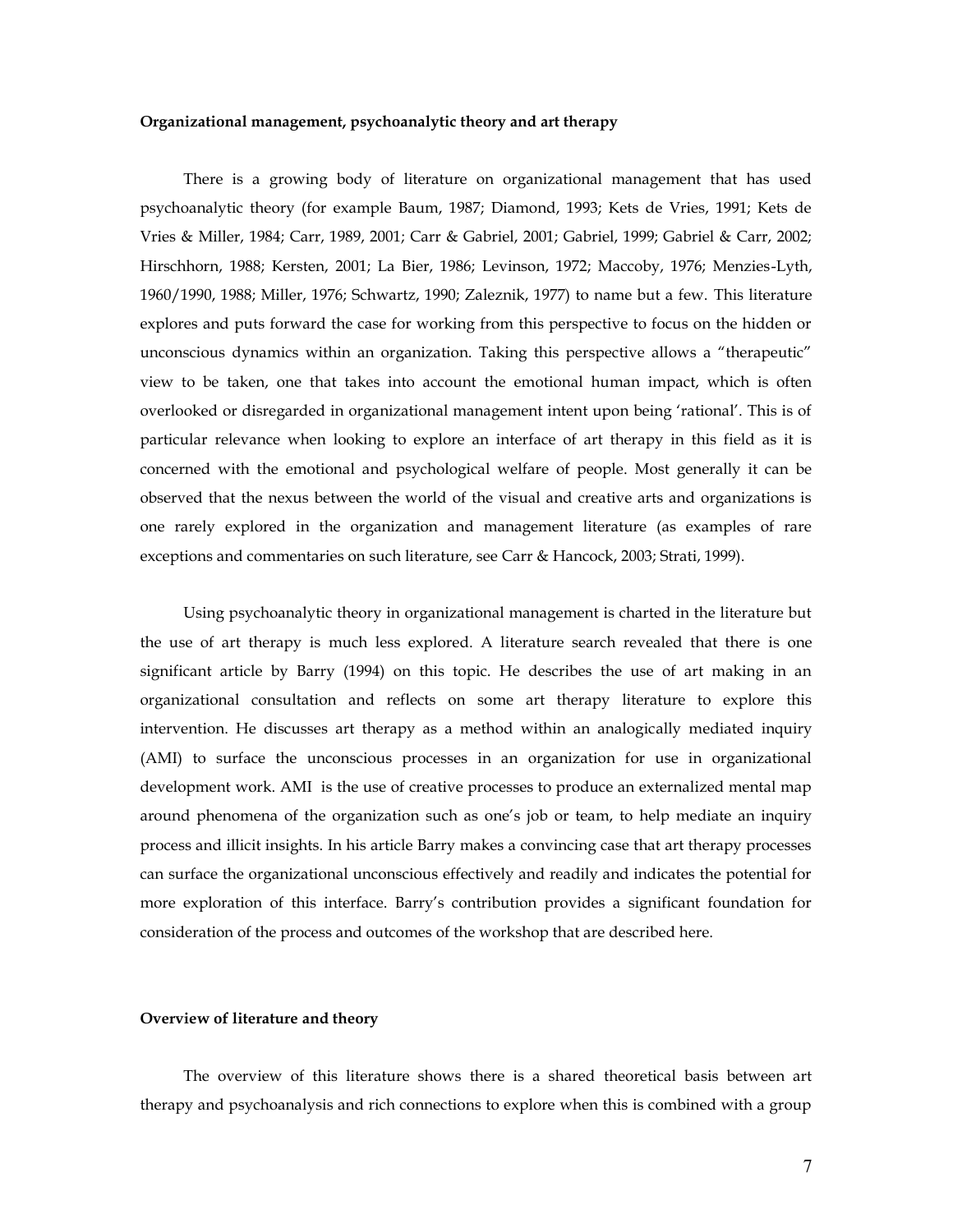or organizational intervention. The contribution of this piece is in the area of how the art therapist may approach the interface of art therapy and organizational interventions. To explore a particular workshop process and to generate reference points on this interface that may be further considered. However from this background review it would be expected that the use of an art therapy approach would provide access to unconscious material of the individual and the organization. And that the art therapists" perspective would be sensitive to understanding the content of the imagery and relevant interpersonal dimensions in relation to the organizational dynamics.

## **The workshop: Description of process**

The aim of the workshop was to introduce participants to an art therapy approach to explore the organizations in which they work. Participants were invited to "picture their organization" that is to make visual responses on this theme. They were then invited to explore and reflect on these images for possible meanings, insights or understanding. Through this process it was intended to visually place organizations on the "couch" and see how the unconscious operates in differing kinds of systems and institutions.

The workshop was designed to safely foster an exploratory process to gain insight into the motivating forces operating in the work place. As an art therapist I am aware of the delicacy around fostering engagement in the art making process, especially for those who are not confident in art making or who are inhibited to participate for any number of reasons. The aim is to enable the participant to find a way to enter into the creative art process in a way that feels relatively comfortable and allows a process of expression and exploration to occur within defined and agreed boundaries. Once this has been established the next step is to support the developing relationship between participants and facilitator in an atmosphere of open exchange where participants can share the process of their images and discuss the thoughts, feelings and possible meanings that may emerge. A broad aim is to provide a space where each person has chance to be listened to and to process their work and experiences with others if they choose. Concerns about art skills are a common theme within art therapy and can inhibit participant"s involvement. For the purposes of this workshop it was decided that ways that would enable and support participants into using visual images readily across all ranges of art skill and experience with the process was to be used. This approach is based on the psychotherapeutic notions of creating a therapeutic alliance and therefore a sufficient level of engagement to explore experiences. The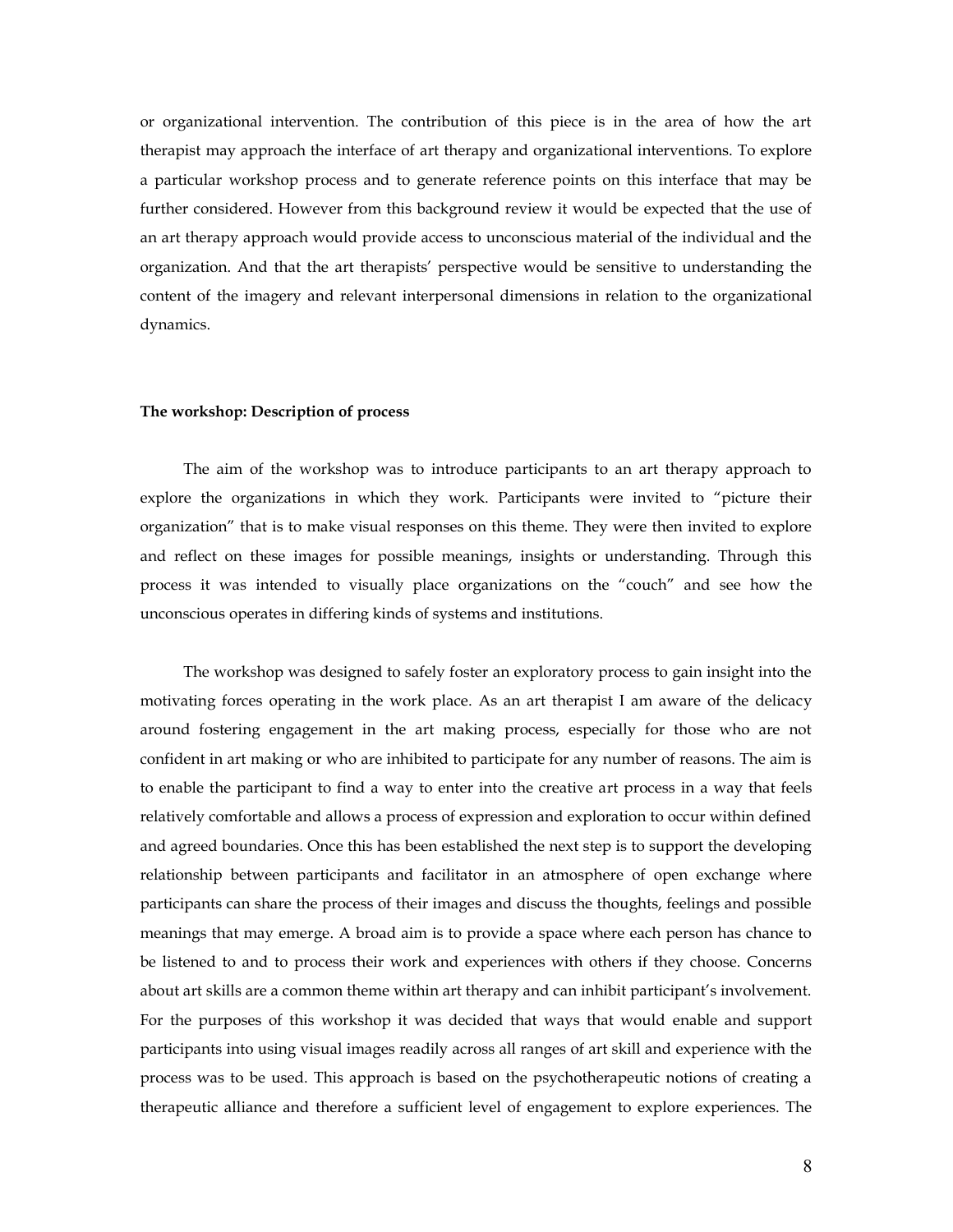perspective informing the construction, facilitation and reflection of the workshop is based in object-relations theory as discussed earlier.

The workshop (90 minutes) was designed around the use of collage images from magazines and newspapers and was facilitated by an experienced art therapist and educator - namely the author of this paper. The room and materials were prepared beforehand. There were a large and broad selection of pre-cut out images from magazines and newspapers arranged on the tables. These images were across a wide range of subjects and themes including a selection of words. These were provided as a way to provoke immediate associations to the organizational theme. The inclusion of some words in the collage materials was considered as a way to provoke immediate intellectual associations to the workshop theme and to include some options to meet participants in what may be a more familiar language. A small range of art materials was also available, that included; paper, magazines, scissors, glue-sticks, glitter and oil pastels.

There were 8 self selected participants, 4 male and 4 female. Although they were from a range of different countries, professions and work places (except two of the women who were colleagues and one who is a colleague of mine), they all shared the experience of being at the conference, having a high level of interest in the conference theme and in this particular workshop and they were predominately employed in university contexts. One could assume from this overview that the participants were willing and interested in the process and could bring a high level of intellect and reflection to the experience. I note these participants receptivity to the process because taking this approach into a less receptive organizational context maybe very different.

An overview of the approximate time structure of the session was as follows:

10 minutes – Introductions of participants/facilitator through a self selected image. 10 minutes – Explanation of process and aims of the workshop by facilitator. 40 minutes - Art making on the theme "Picture your Organization"

30 minutes – Discussion and sharing of images and responses.

As participants arrived, they were invited to choose an image that could be used to introduce them selves. These images were shared as way to bring the role of the visual image into the foreground of the process in engaging with themselves and each other. The use of readymade images was also considered as a way to maximize the engagement and flow of responses, associations and ideas given the time restriction (90 mins). This worked reasonably well in fostering an atmosphere of sharing of the self with the group through a visual image. Following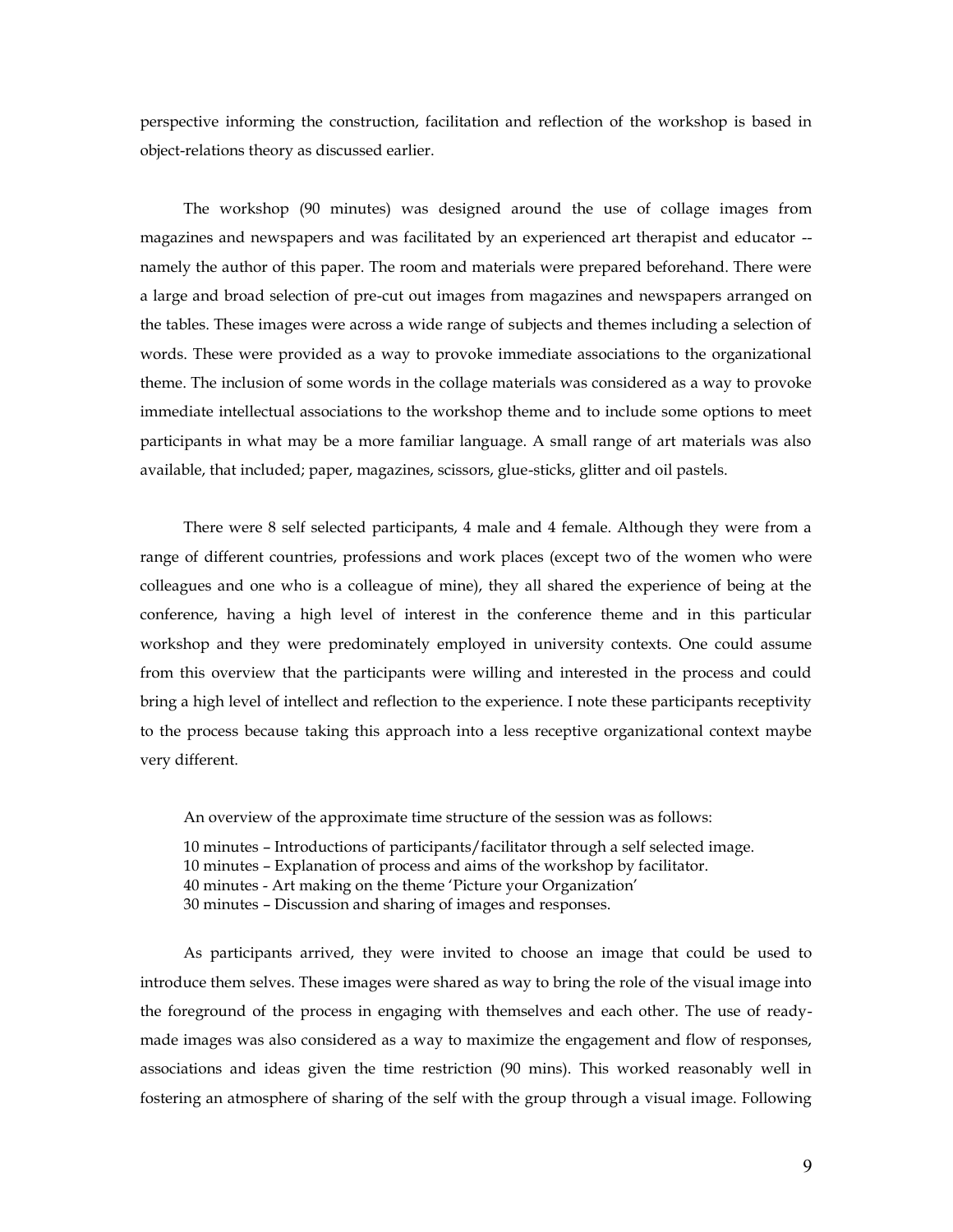the introductions to each other participants were provided with a brief introduction to art therapy as an approach and to the aims and guidelines of the workshop. They were then invited to "picture their organization". A number of prompts were used to assist participants to find a point of entry to engage in the process in a way that felt relevant and accessible. The aim was to keep the scope of how this may be approached as open as possible to accommodate individual preferences, styles and situations. To provide opportunity for the participants to lead the process and potentially show ways of engaging that may not have been anticipated. The prompts or suggestions to facilitate use of the art materials and engagement with the theme included;

\* As a springboard into the theme build on the image you have already selected as your introduction and select 2 or 3 more images from the stock of ready-made images that you associate with some aspect of your organization.

\* Use any of the art materials to create an image based on the theme. Make a collage, or use other arts materials (a small selection of crayons and pastels were available) or mix the use of collage or other art materials. However suits you. [This encourages the scope for self-made images as these may also reveal different qualities.]

\* What comes to mind when you think about your organization? What images, colours, forms, feelings arise? [This encourages engagement with feelings]

\* The following aspects of a work place may trigger a starting point: management structure, workplace, working relationships, your job, a visual map, your CEO, the hierarchy. [This encourages multiple options to trigger responses]

\* Select what may be useful to you. Where is your focus of concern or interest?

\* Allow your self to play, use colours and shapes that evoke feelings and ideas.

\* Do not be confined by realistic representations. All ways of making pictures or images are acceptable.

The group engaged easily and responded well to the invitation. They became absorbed in a period of quiet individually focused art activity for approximately 40 minutes. The group were then invited to explore and reflect on these images for possible meanings, insights or understandings. Sharing of the images was generally guided by the use of the following open questions: What was it like to do this? What process did you go through? What feelings do you have in response to the image? What do you notice or see in the image? What do others see? How is this useful? What has emerged?

Participants were forthcoming in talking about their images and the process, feelings and ideas that emerged. There was limited time to explore each person's work however various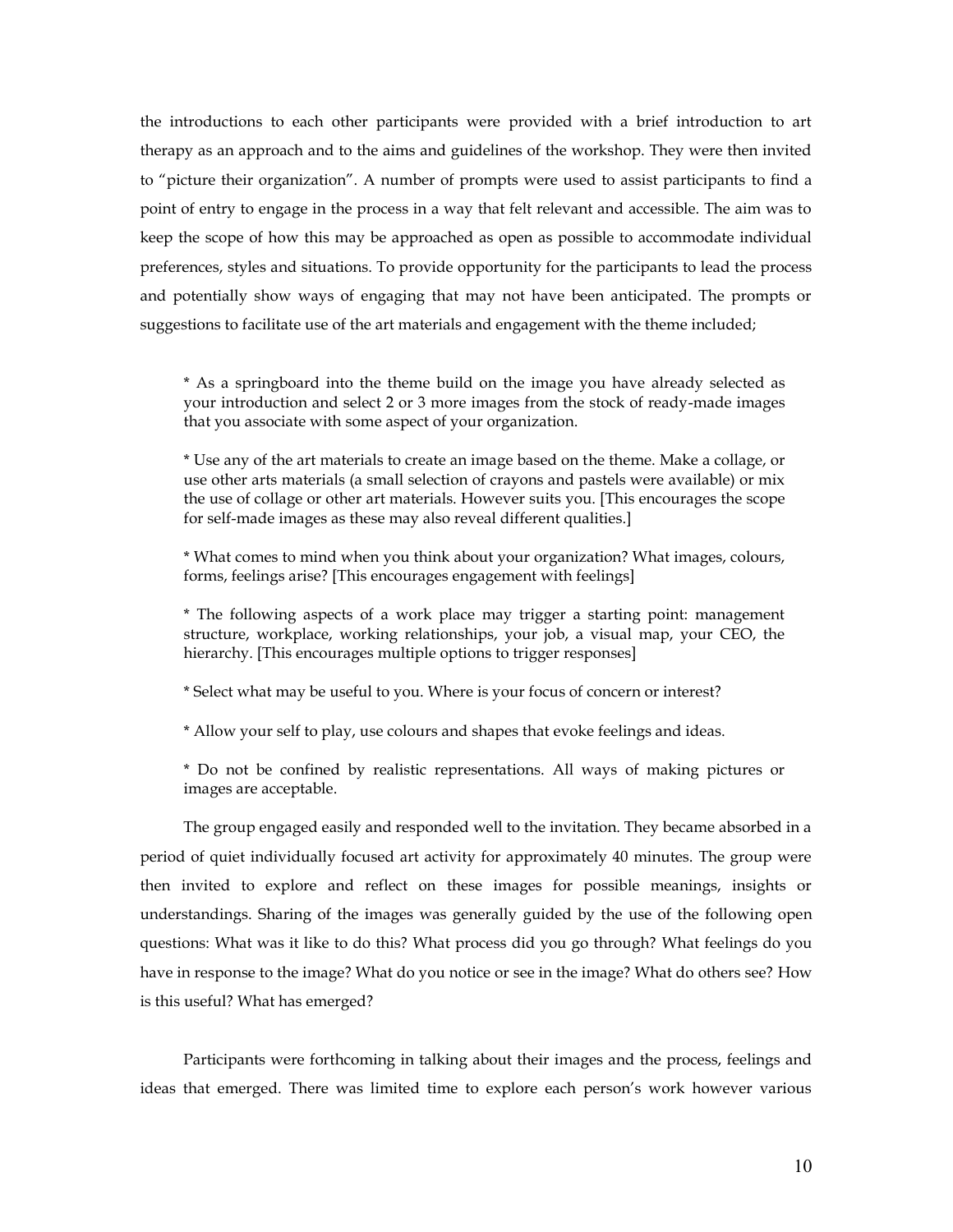experiences were shared and discussed. Due to the dynamic nature of the group more time was spent exploring some images than others. Through the sharing participants were encouraged to find their own interpretations or content in their images. The individual's own associations are considered key to understanding the meaning of the images created. The discussion generally included a narration of individual processes describing the making of the images and the associations to experiences in the workplace. Overall a variety of experiences and situations were communicated.

The responses and images of some of the eight participants will be briefly described, to try to encapsulate the material. Then some overall observations will be drawn together and some reflections will be offered on the experience related to large group processes in organizations and the unconscious. All participants gave verbal consent at the time of the workshop to being included in this article however I have protected their identities to provide a measure of detachment. The sequence of the descriptions that follow is not consistent with the actual process of the discussion that occurred in the group. Also only 5 of the images are reproduced and discussed due to practical issues such as the clarity of photographs obtained and some works were discussed more fully in the session and on later reflection some yielded more relevant themes to discuss here.

Usually when facilitating a therapeutic encounter the entire process of the experience is considered to shed light on understanding the complexity of its meaning and relevance. Usually there is attention given to attuning to any transference and counter transference material that arises. While reflecting on this paper it occurred to me that there may be parallels between attending a conference to create an exploratory art therapy workshop and entering an organization and offering a similar process to begin to gather peoples experience and understand the dynamics within the workplace. Perhaps the conference can be seen as an organization and the workshop as an exploratory consultative intervention? With this in mind I noted some feelings and thoughts in myself as I approached the task. I noticed I felt anticipation and anxiety about containing the experience for an unknown group. I had concerns that people may have difficulties engaging or trusting the art process, that there maybe feelings of intense scrutiny and fear of judgement. Also, that the participants may tap into powerful feelings that could be unsettling. These are all fairly standard expectations in this line of work, but nevertheless relevant to note as these shaped the construction of the workshop. My experience of the conference was very positive as it was well organized and greatly stimulating but I also sensed an edge of intensity in the arena of the work of a conference that is in presenting one"s work for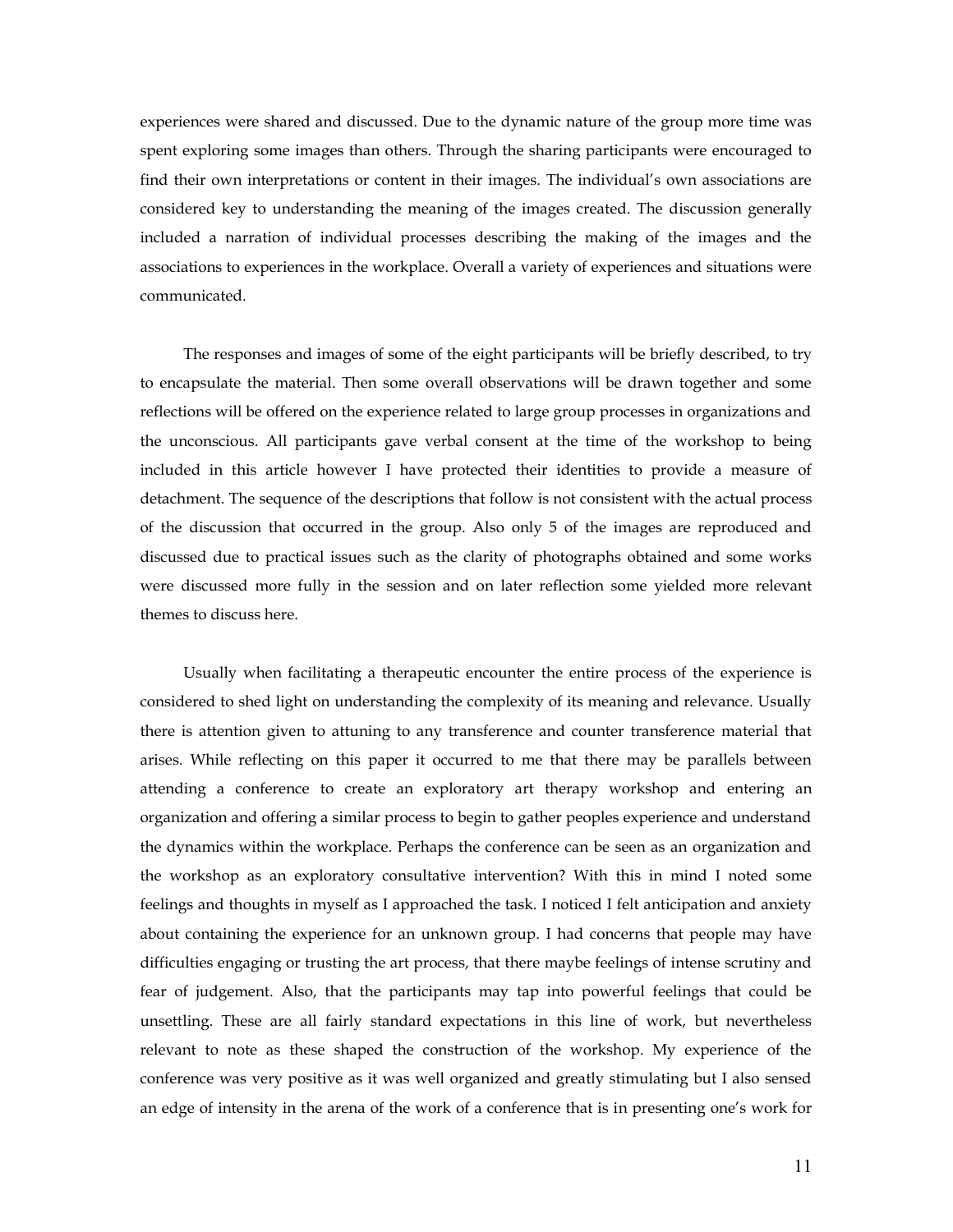critical feedback. In reflecting on the process of the workshop I will outline some other events and interactions that had an impact on the experience. The workshop proceeded smoothly until about 40 minutes into it when one member left to go to the bathroom. After a while he had not returned and I began to wonder what had happened. About 10 minutes after he had left someone knocked on the door and passed on the message that he was held up because there had been an accident but he would be back shortly. It was not clear at this stage if he had had the accident. This created some tension in me as I wondered what kind of accident and if he was hurt.

This throws up all sorts of thoughts about how to understand and respond to such an event. However I stayed with the plan and proceeded with it. As the art making drew to a close and the room (a lecture theatre) was not conducive to sitting together in a circle I decided to move the group outside to another space where we could all sit at the same level, however it was a compromised space as it was less contained than the lecture theatre. As we stepped out into the corridor we stepped into proximity of the situation that the group member was caught up in which was causing some activity down the corridor. We continued and found a space away from the centre of the "activity" and about 10 mins from the end the member returned quite shaken. It transpired that he had found someone in a collapsed state who he had then attended to and called relevant medical help. This was a quite disturbing event and although we proceeded on course with our review of images, I was struck at the tension between attending to his particular "emergency" presentation and the needs of the group to maintain their sense of safety and containment. I also in hindsight wonder about my decision to leave the containment of the lecture theatre as the benefits of being all on one level in a more conventional group setting was overshadowed by the disruptions that followed in changing the venue and opening the group up to the external emergency occurring outside. In recounting this as part of the process my aim is to bring to attention and include the dimension of context and how much complexity is present that is experienced by everyone in a 'group' situation and the demands it can present to a consultant or facilitator. I also in hindsight noticed I had not considered the "whole" group process as much as I would if it were occurring in a therapeutic context but became rather distracted by the performative presentation format that a conference evokes. This is relevant in bringing to awareness how the art therapist is mindful of considering all of this contextual material in understanding an intervention even if no clear conclusion can be simply made.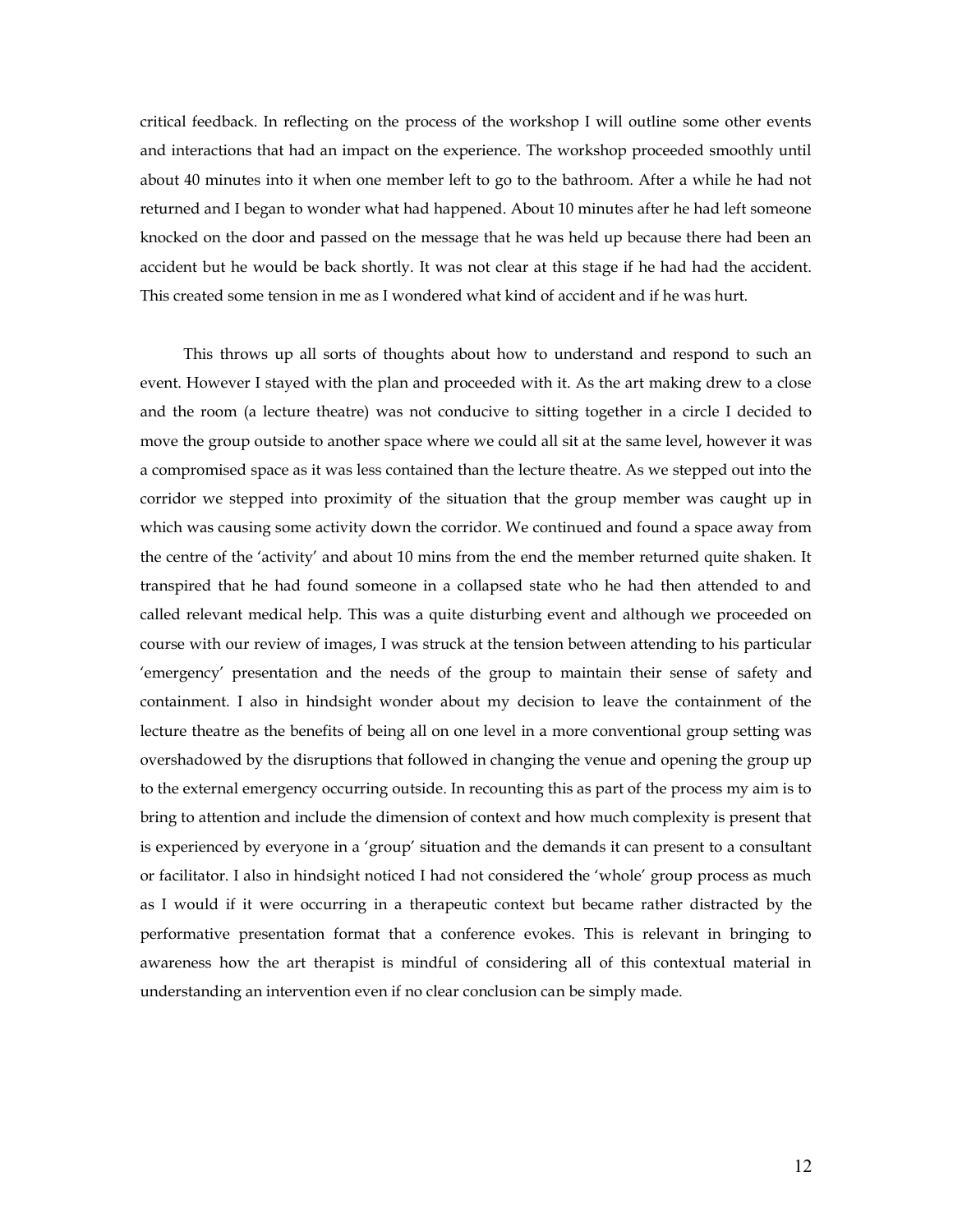## **Review of some of the images:**

There are potentially many ways to present the material and images from the workshop. To try to capture the complexity succinctly the way I have chosen is to present the visual images produced by some of the participants followed by (in some cases) a summary of keywords that describe the visual content of the product of the image and where relevant the themes that were spoken about by the participant or discussed in the workshop. I have also included some of my own thoughts based on this material in relation to the surfacing of the unconscious of the organization.



(**Figure 1)**

Above is the image (Figure 1) I selected to introduce myself to the group. A baby is looking at the viewer in a kind of engaged gaze and closely held by an adult, reflective of my feelings about conducting this experience with a new and relatively unknown group and unexplored area.



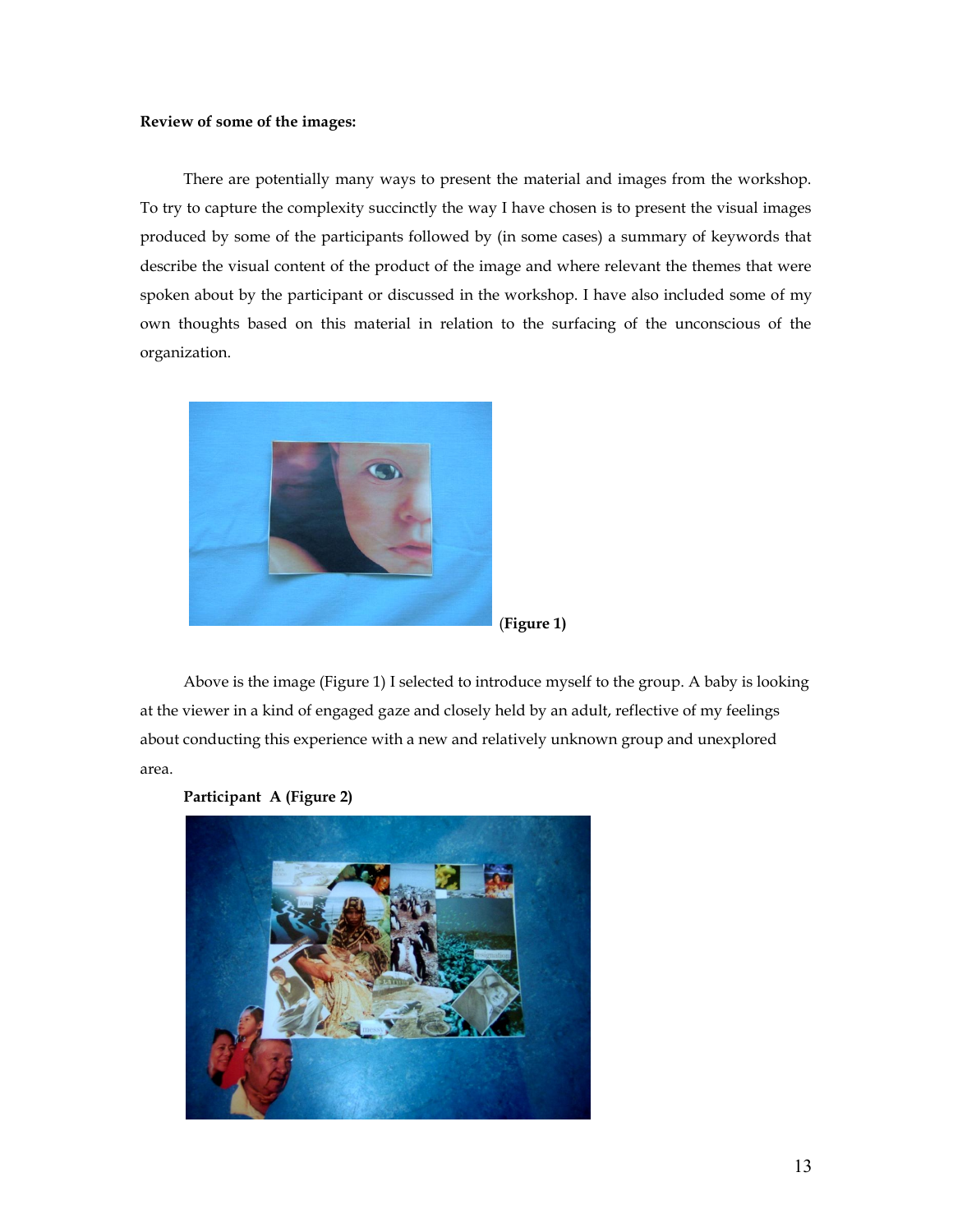## *Participant A: Visual content/themes: Figure 2*

The initially selected introductory image of a group of penguins interacting became a starting point in this image. Images included; a polluted underwater sea scape, "resignation", a business man, a man looking down manhole, "messy", hands holding rope, an Indian woman, young woman reading, "the healing touch", river delta, "love", closely bonded family (off the page), frog, woman with array of food, boat, "my work space". The images contain contrasting themes of love, relatedness, healing and the beauty of nature alongside pollution, resignation and messiness. The images seem to reference work activities and aspects of family/personal life. There are also aspects of the natural world with references to different cultures and human interactions and activities. This participant felt attached enough to the work to take it with her.

*Commentary:* This is a colourful rich collage that fills and even extends off the paper with many references that could be explored in relation to the organization. The participant shared the work openly and spoke about the aspects and images. On reflection now I wondered what the polluted sea scape and "resignation" may be associated to? And what might be happening with the man looking down the man-hole? Perhaps the themes in the images provide material or clues to direct an exploration of the organization and this participants" relationship to it, to potentially surface the unconscious material of the organization. I felt a sense that this participant enjoyed the process of creating this piece and reflecting on all the associated feelings and themes. As though the process was integrating and possibly validating her work activities. If I were to repeat this I would ask for written feedback from participants to check these kinds of perceptions.



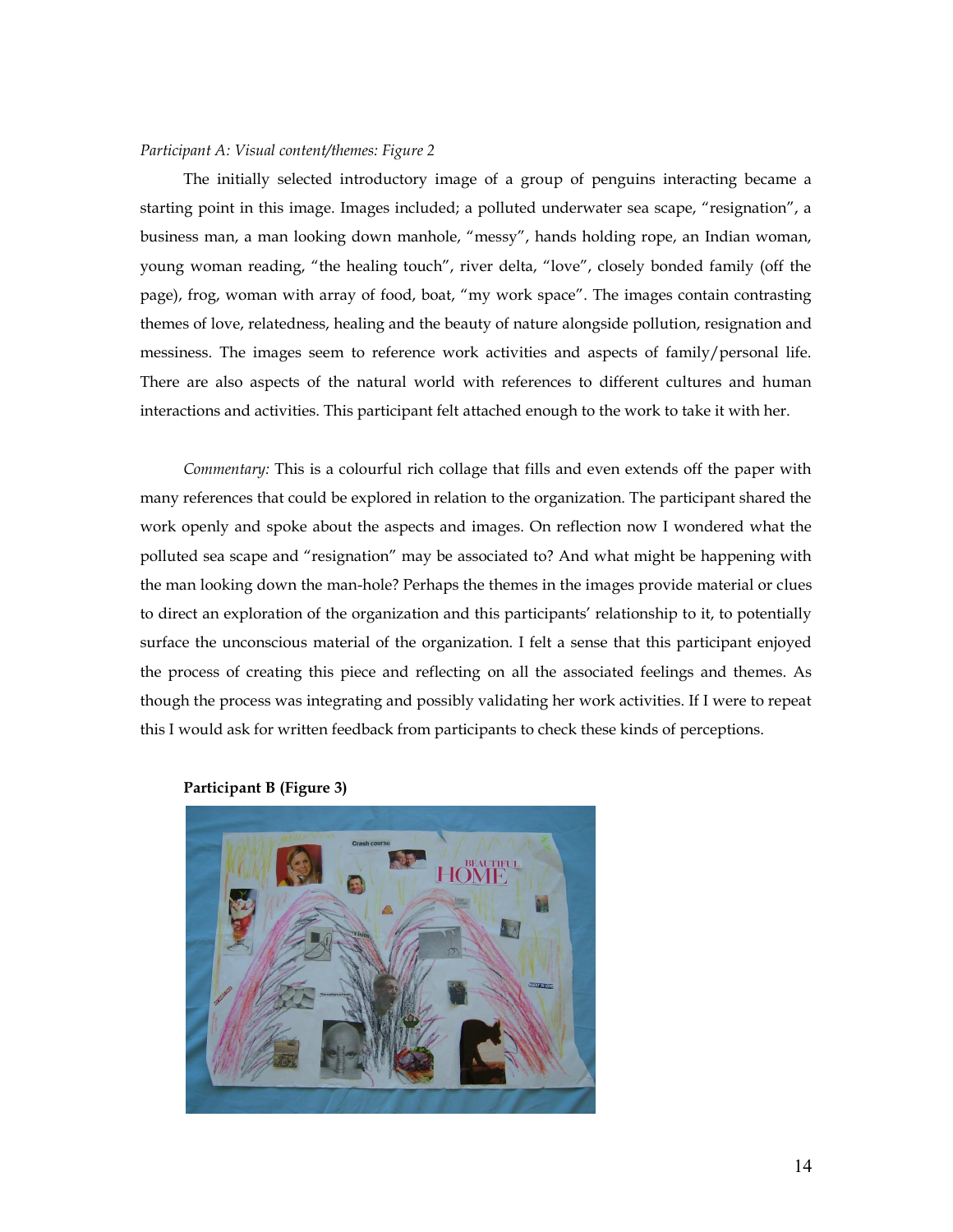## *Participant B: Visual content/themes: (Figure 3)*

Erupting volcano/fountain, bald headed man looking at money (initially selected as the introductory image), faces, shouting, tearing at hair, grieving people, gargoyle, giant finger, person dangling on a string, tank, burnt out wreck, smiling faces, telephone, "culture of debt", "legal counsel", Bill Clinton, statue of liberty, MacDonald"s happy meal, "beautiful home", "madly in love", "crash course", "my fairy tale", pills, ice cream sundae, sculpture, gallery, steak & chips. An erupting volcanic/fountain like form creates the structure of the image. The participant identified themes of power and powerless ness and the often frustrating emotional experience of working in the organization. The experience of being in the more private space of one"s own office or within oneself where the power of emotions are felt while on the outside interactions with colleagues or clients are all polished on the surface and do not betray the underlying struggles. This participant left the image with me and I wonder now on reflection if this may have been partly in response to the material or feelings it contained.

*Commentary:* I understood this participant to be expressing feelings of pressure to present a polished outward façade when there are intense emotional pressures exerted within the organization. Maybe the system does not have a way to acknowledge the emotional impact of organizational events and this adds potentially avoidable or at least reducible emotional stress? The images in the picture also visually reference strong feeling such as fear, grief, anger, destruction and frustration. Perhaps this image identifies some relevant material to take into account within the organization that is not currently addressed? I had the sense this participant valued the opportunity to let some of these strong feelings be expressed and shared.

It is relevant to note that participants A & B both worked in the same organization. As they shared their images differences in perception and experience about the organization arose that could only be touched upon and not explored or worked with at any depth. When asked later about responses to the experience of the workshop an idea was suggested from them that perhaps it would be an option to work with individuals from different organizations in a group rather that people who work together in the same organization, as the potential for personal exposure and conflict to arise may be pronounced. It seemed that this idea arose in order to contain the feelings that are evoked in such a process, as it may be unsettling and out of the comfort zone of "usual" work relations to share in this way. This is an important response and one that will be taken up later.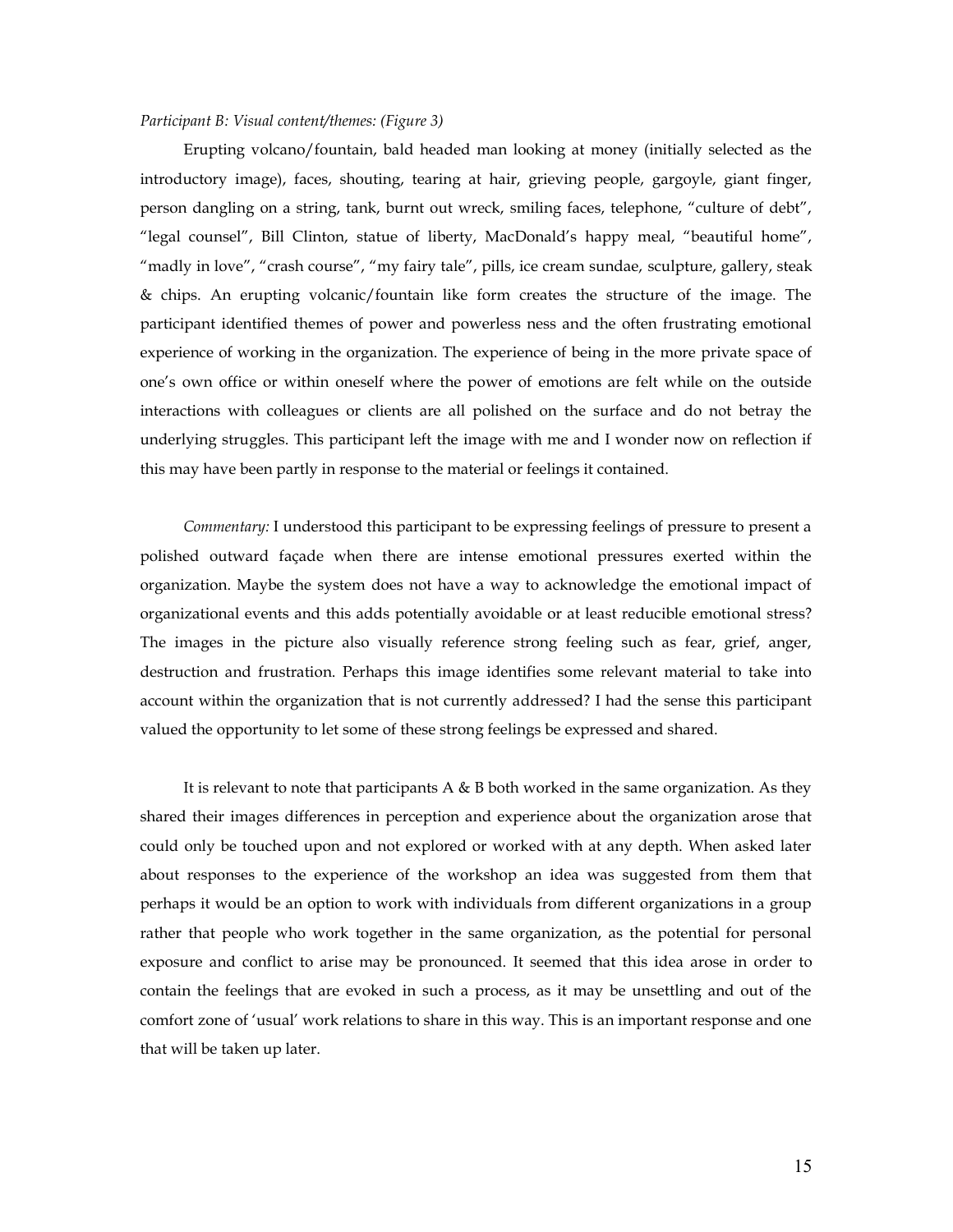# **Participant C (Figure 4a)**





# **(Figure 4b)**

*Participant C: Visual content/themes: (Figures 4a, 4b)*

Mass of butterflies (initially selected introductory image), women grieving, rain, bushfires, lone fire fighter, hand reaching out, snake, tree, blue bird (on the back of the image). Destruction,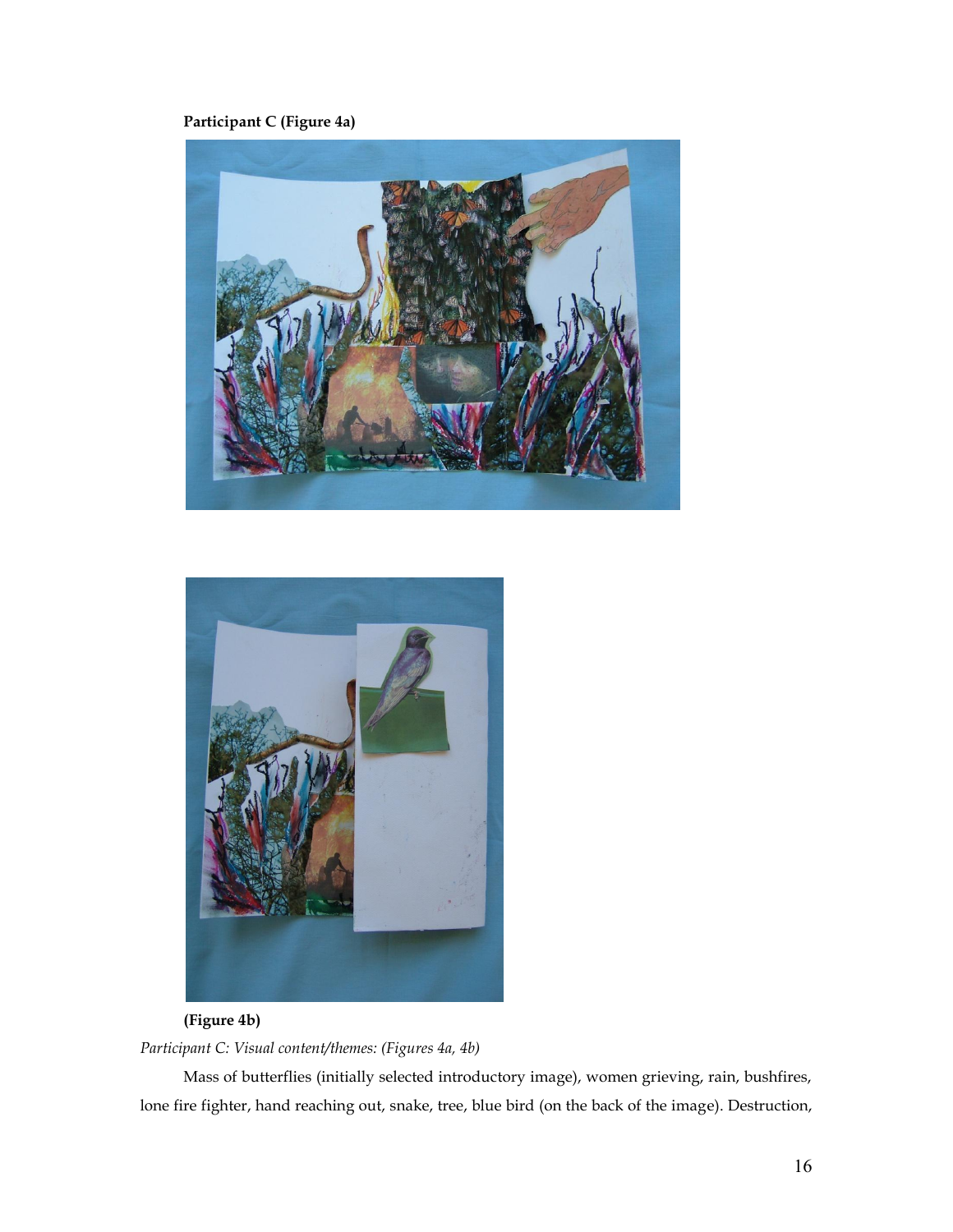loss, grief, transformation, possibility of resurrection, help. A vibrant image of combined collage and pastels. This participant placed the initially selected image of the mass of butterflies in a central place. The butterflies were referred to as hovering on the shift of one stage of transformation to another. Below this is an image of two women grieving in the rain, next to an image of consuming bush fires dwarfing a lone fire fighter. Pastel marks extend and elaborate these collage sections across the breadth of the paper. From the top right side of the paper a drawing of a hand reaches in to touch the butterflies. The participant identified this hand as a helpful supportive presence. Themes of loss, devastation and hopeful transformation were discussed. This participant explained her position and program had recently been axed as a result of organizational change. This resulted in the decimation of a complete area of study. Destruction, grief and transformation appear to be the themes in this situation. It appears the butterflies towering above the devastation and grief along with the supportive hand offer hope and resurrection from the pain of loss and destruction that has occurred. This participant left the image with me and I wonder if this is again partly in response to the material it contains.

*Commentary:* With respect to the unconscious material of the organization I wonder if it indicates the affects of the organizations process of splitting off and disowning an area of activity. Perhaps thinking further about what was located symbolically in this "disowned" area in relationship to the whole organization would provide some insight into the functioning of the organization? The image is visually powerful and contains a testimony to the personal resilience of the participant and speaks strongly to the emotional aspect of the experience. It is relevant to note the powerful emotions conveyed in the work and the potential effects of making and sharing a work about such an event. I consider it would help validate and process the impact of such a change emotionally for the person.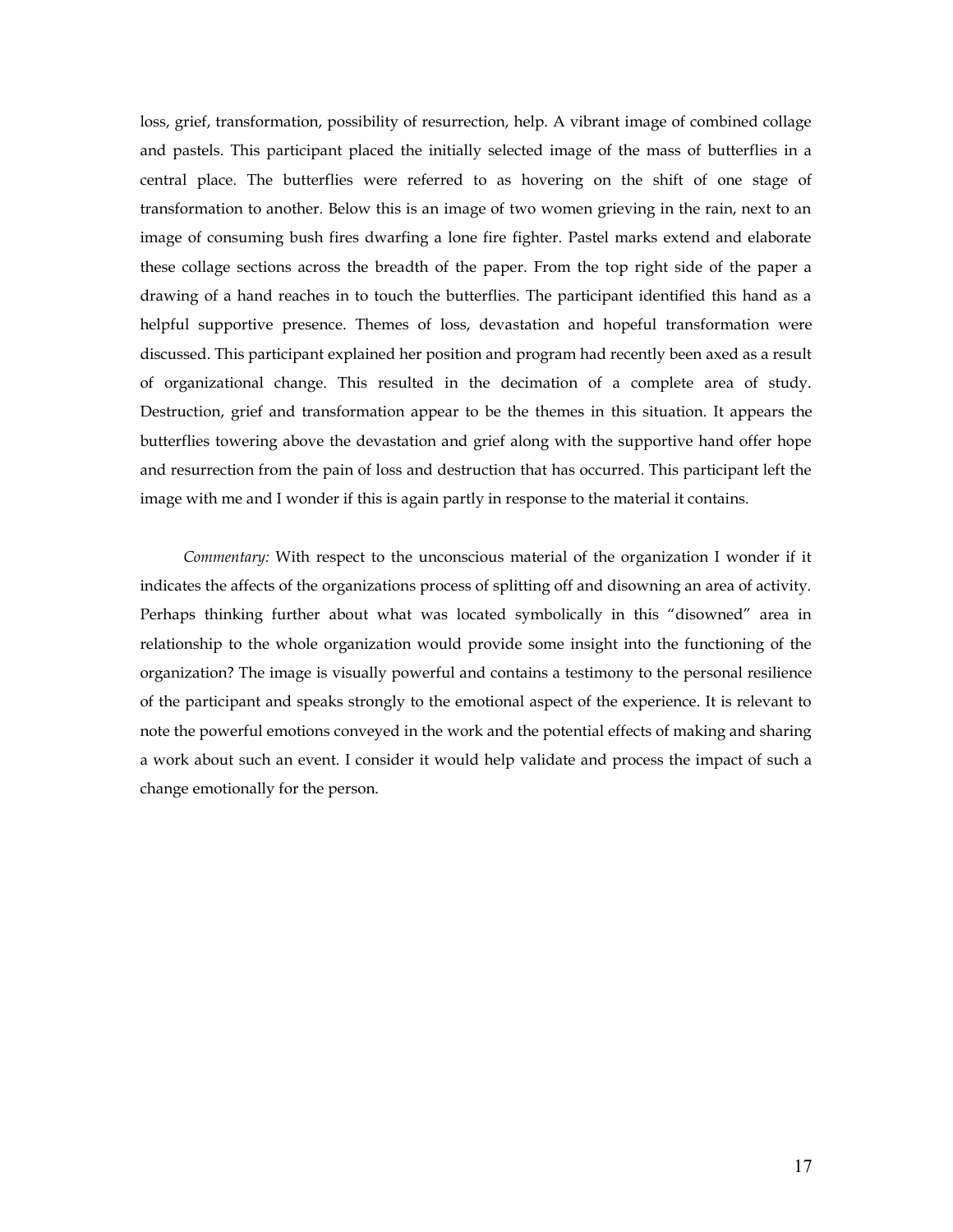**Participant D (Figure 5)**



## *Participant D: Visual content/themes: (Figure 5)*

This selection of images creates interesting juxtapositions and meanings. It is titled "my work place". In a central position and surrounded by glitter is an image of a woman athlete (a British marathon runner Paula Radcliffe who in the recent Olympic games dropped out of the marathon and another long distance race that she held the hopes of a nation to win) next to her a man is closely studying some gold coins. He is also surrounded by the glitter. Another man is on the left side of the woman athlete and he is older and is looking thoughtful and next to him is a picture of Billy Connolly (comedian) and above them is an image of three large medals and in the top left corner is a cathedral like building. On the right hand side next to the man studying the coins is an image of a large wristwatch. Next to this is a giant large-scale stiletto heel shoe with a man impaled on the heel. Next to this is a ruined cathedral like building with a smiling man inside. In the far right corner is a simple line drawing of a person taking a shower. This participant also left the image with me and again I wonder if this is partly in response to the material it contains.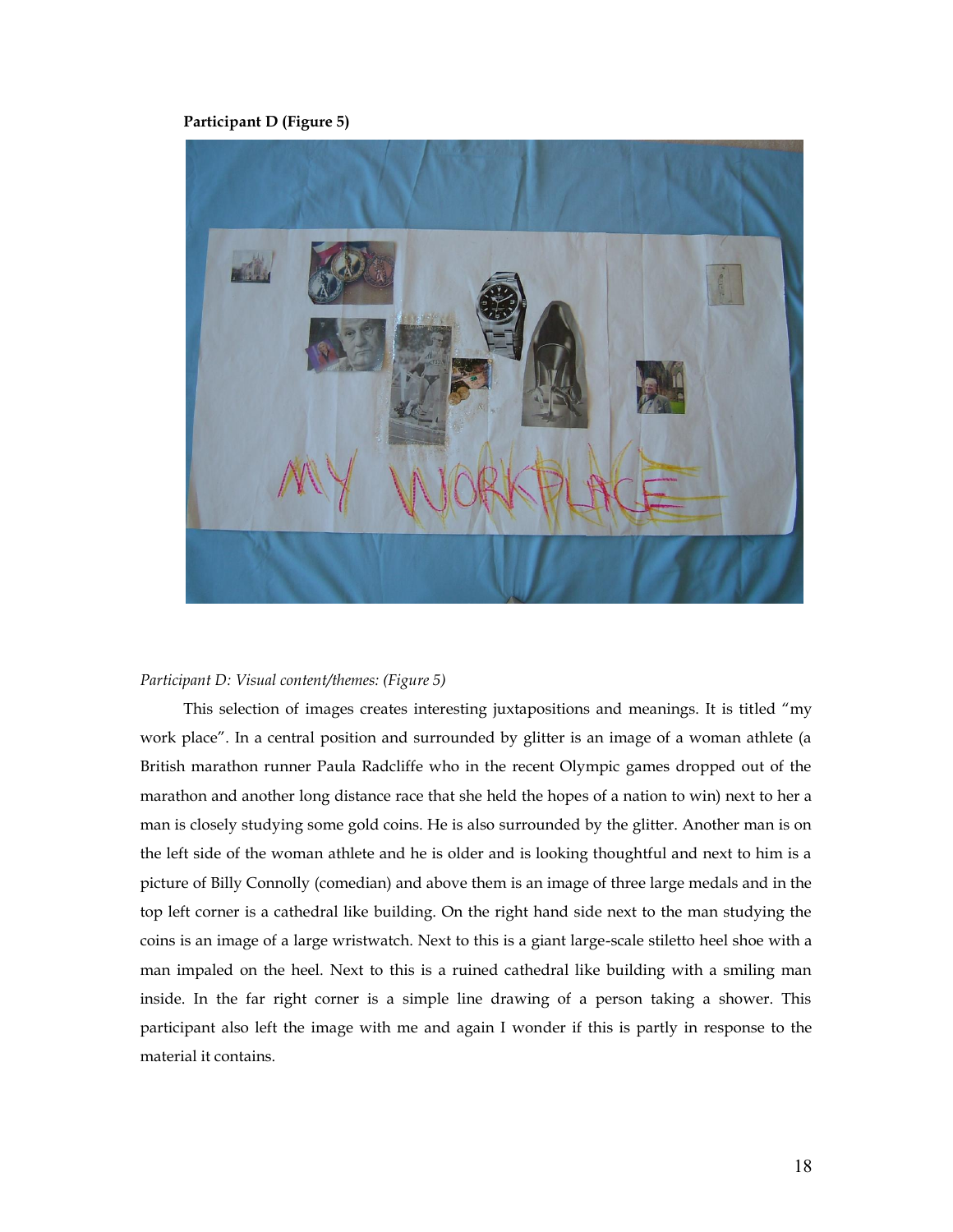*Commentary:* The author of the image related the themes from his perspective as being about the organizational system (university) and the academy and the tension and conflict between the two. There were references to the hard work of keeping the organization running, the pressure of working with power issues around finances and personalities and time. A theme emerged of fear that the academy may be ruined by the demands placed on individuals by the organization. The participant shared an insight that the placement of the images revealed to him that he valued the academy and its ideals above the organization. The experience of this conflict was often strongly felt and the shower image related to a process of attempting to cleanse the "bad" feelings generated by this conflict. Perhaps the unconscious material in this instance may be focussed on the pressures to maintain one area of work at the expense of another? Perhaps the ideals of the enterprise are under attack and could be seriously compromised or even destroyed? The image of a man impaled on a giant stiletto heel suggests violence and domination. These are visually strong and provocative images that may provide insight into the way the organization functions in its relationships and captures a flavour of potential problems in the system. Perhaps these powerful dynamics are not consciously owned and are therefore defended against in the system to detrimental effect?



## **Participant E (Figure 6)**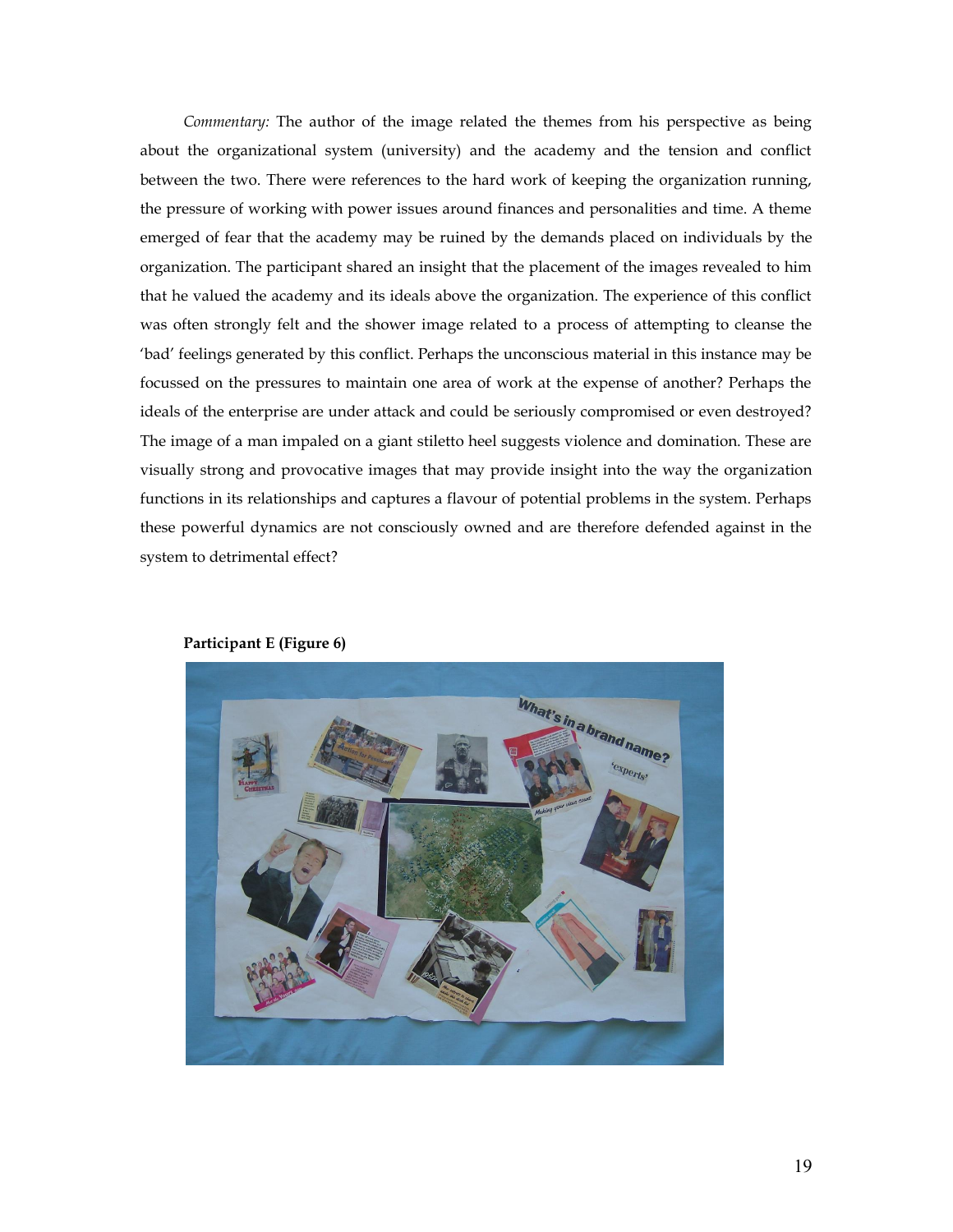## *Participant E: Visual content/themes:(Figure 6)*

Sky-diving feat, many participants synchronising (initially selected introductory image), people in many different scenes, Russian president Putin shaking hands with someone, a team of people, a couple dressed for an occasion, a group of protestors, a school boy studying, a group of soldiers, a comedian/compare, Arnold Schwarzenegger in political life, a scarecrow, tattooed man, a set of clothes, "what's in a brand name", "experts", "making your views count". The themes include a range of roles, demands, aspects of self in a work place, team work versus individual activities, defending a position. This participant left the image with me at the time but contacted me a few weeks later to have access to it. It appeared the image held something that he was interested to review. This transaction could hold some material about what maybe contained in the image that has relevance to the unconscious material of the system.

*Commentary:* Participant E selected an introductory image of rock climbing to convey his interest and love of extreme sports. He produced a collage with the central image of a massive skydiving feat where a hundreds of people are linked in a symmetrical formation as they fall through the air. This central image is surrounded by images of people in various scenes and there are some pertinent phrases used. This participant conveyed that the image related to a range of different roles, demands and aspects of self that may be engaged in his work place. On one hand there are the team work and collaboration aspects on the other hand are the individual qualities of studying or preparing the self and promoting or presenting the self or defending one"s position within this system. It may also refer to themes of masculinity within the work place or of developing from a "boy" to a "man" metaphorically within the team. This image may be surfacing useful material about the tensions between being part of a team in a system while managing the individual experience in a system. Further exploration may reveal more insights about the unconscious processes and possible effects occurring in the organization related to encouraging development of the individual and how to work together as a team. I am also struck by a visual parallel of the central image of synchronised sky divers grappling with the elements to form connection with each other and the other images on the paper placed similarly with some making contact with others around this central image, or perhaps in a process to come into contact. Maybe there is something being explored about an ideal coherent whole in contrast with the real experience of struggling to connect. This participant was caught up in the "emergency" situation described earlier, although this image was made prior to him leaving the room there appears to be some pattern being repeated of connection and disconnection that was also echoed in leaving the image with me and then seeking it out later.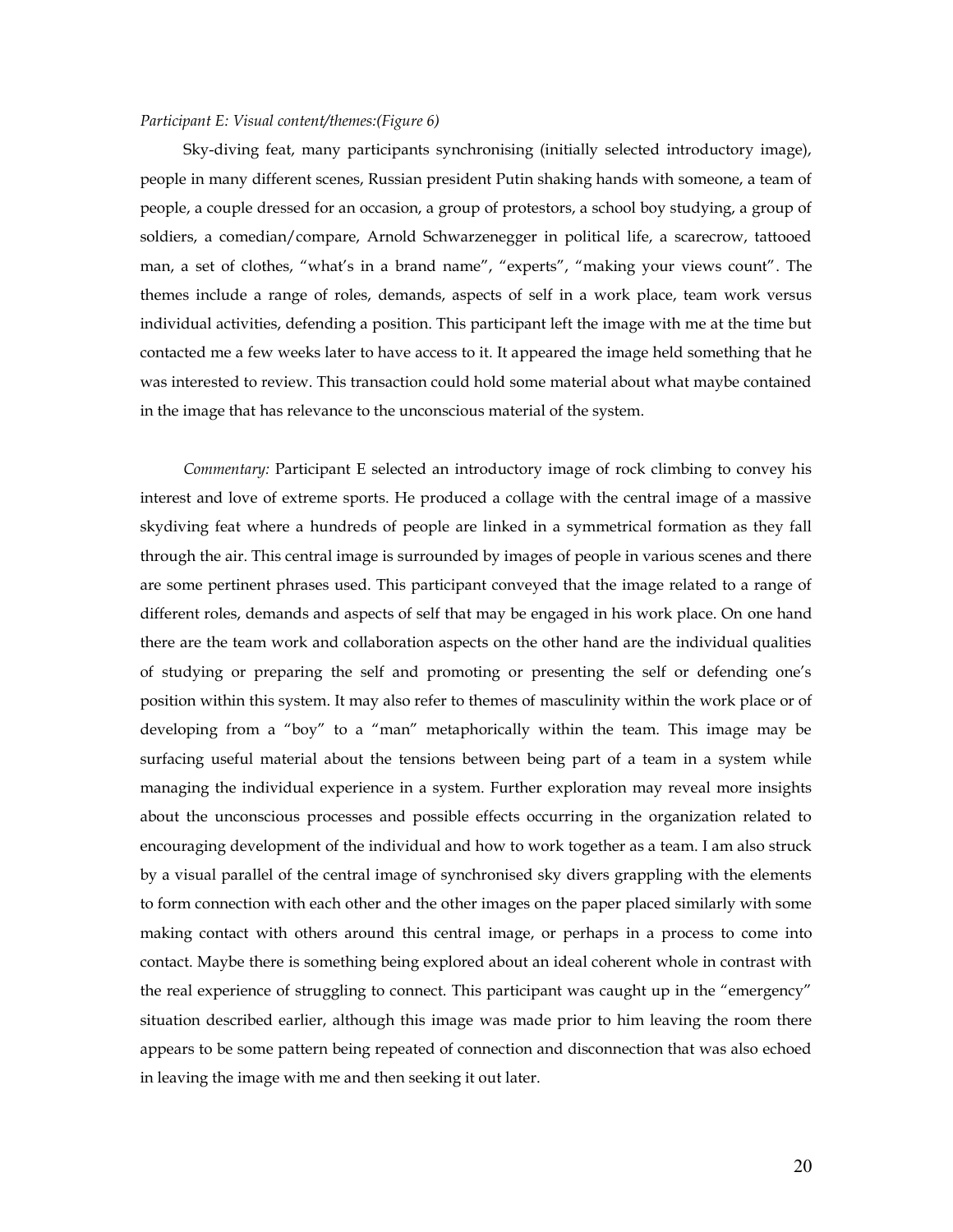Similar to the participants above the other three participants engaged well with the process. One created a collage image that described a journey of a female figure through a problematic work situation. This participant created a kind of a map of the issues and in the process of making the image discovered some options and possible solutions. It appeared the art process enabled this participant to clarify and understand her situation more fully and to bring some measure of resolution to it for herself. She took this image with her and did not stay long enough for me to get a photograph. Another created an image using pastels of an arts organisation he belongs to, that he wanted to explore. He created a map of relationships, capturing qualities of the interactions which by visualizing the relationships opened up a review of these dynamics. The other an artist created an image which he left with me of his studio and his relationship to himself as his own archive of organizational relationships. This provided rich visual references in relation to his experience and the associated feelings. In summary each participant visualized their own organization or notion of organization producing a variety of perspectives, feelings, associations and thought processes.

#### **Observations of the process and the images.**

The structure of the workshop and the use of collage materials enabled participants to engage easily with an art making process. This circumvented the tensions for participants about having adequate art skills. The engagement with art materials fostered an experience of visual exploration and play, that appeared absorbing and relatively enjoyable for participants, enabling a kind of free association to the theme. From this creative process, visual material was produced and participants were put in touch with ideas and significantly feelings related to their work places. The discussion of the images that followed generally resulted in participants clarifying their experience of their work situations or associated feelings. It appeared to provide a way of gaining an overview of their place in a situation or a perspective on the experience of the work context. It also produced a wealth of material to be considered with the unconscious of the organization in mind.

As discussed earlier there are several aspects to consider in an art therapy group process. In a central place are the images, they show tangible evidence related to each persons experience and capture a complexity of material related to each participant"s feelings and ideas on the theme. As physical objects it is interesting to note how participants related to their images, for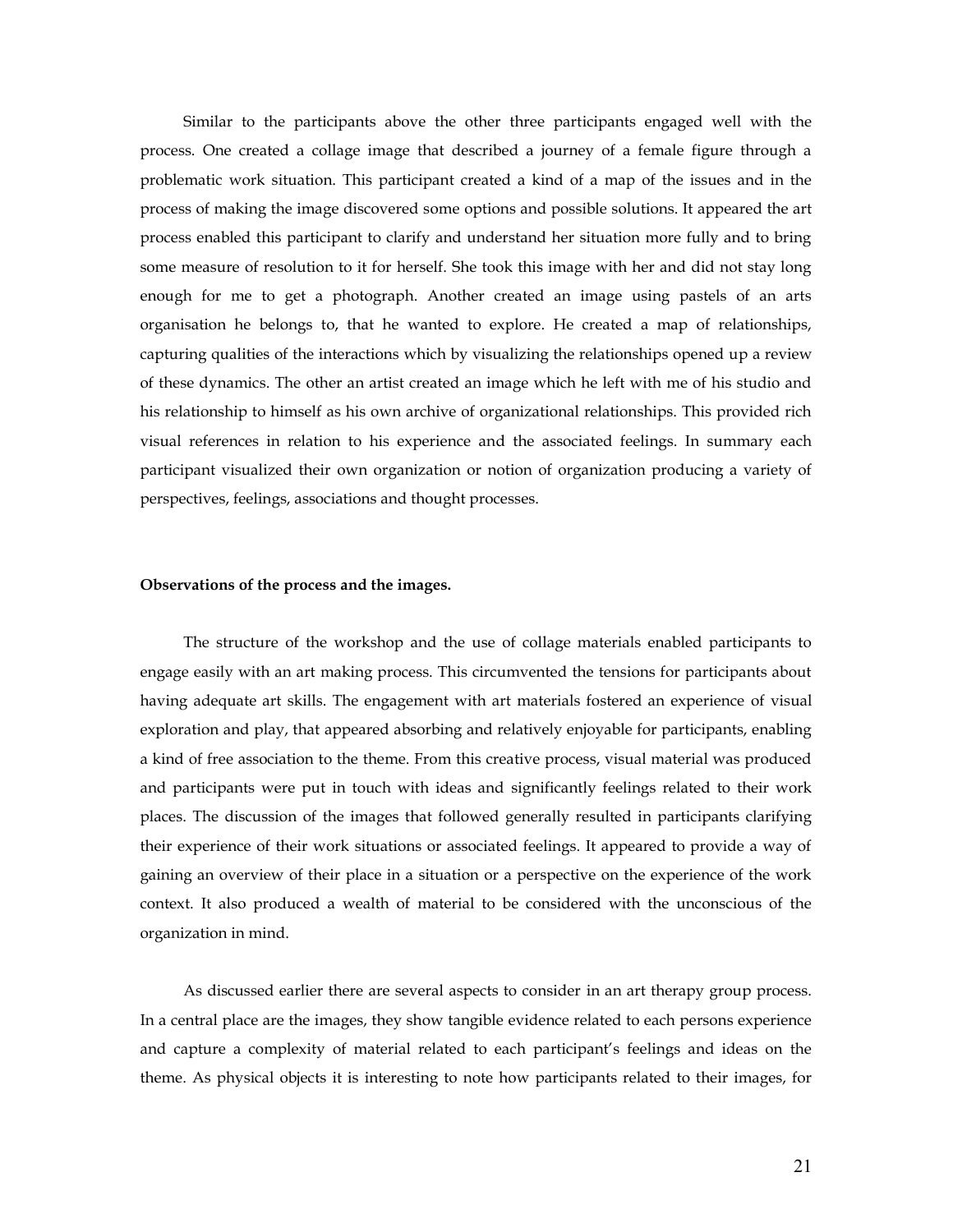instance leaving the image or taking it with them raises thoughts about "what is contained" in the image and how it is dealt with.

The associations the participants had to their images provide a focal reference and the sharing of perceptions of the other participants in the group including the art therapist creates another dimension to the process. Consideration of the context and the process that occurs to the "group" can provide another layer of material to feed into understanding the dynamics of the system or organization. All this material is captured in a relatively brief time frame and can potentially engage all participants in a relatively equal way. This may be highly relevant if an intervention similar to this is attempted in an organization where everyone is from the same organization.

In such a brief exploratory workshop it is possibly ambitious to seek undisputable evidence of unconscious processes related to a particular organization. However what could be attempted is an indication of possible openings, clues or suggestions that could lead to more substantial corroboration. The theories explored earlier would suggest that unconscious material is likely to emerge in such a process. In reviewing the images above it could be seen in various ways that clues are present. For example with participant A, the visual material offers ways to pose exploratory questions about the organization around themes such as the references to "resignation" and an environment that may be polluted. This could illicit more insights. With participant B clues surfaced around the emotional tensions of projecting a polished façade and suppressing intense feelings within the system. With participant C there appears to be evidence of the effects of a process of disowning or splitting off an area of activity in the system and the subsequent trauma. With participant D it appears there is a process of attack on the ideals of the work of the organization from within itself. With participant E some indications of material around an individual versus team dynamic is brought into focus.

Themes of conflict/tension and references to powerful emotional states are seen in varying degrees in most of the images. These themes could be understood in various ways. On a personal level they may reflect individual psychodynamic or personal unconscious material. However when considering the theories discussed by Stokes (1994) on the cultures within large groups and organizations such as subordination, aggressive competitiveness and collusion, the images may usefully be considered as illuminating something about the unconscious material of the organization related to these theories. These repeated themes of conflict and tension in the images may also reflect the common predictable tension between the individual and the system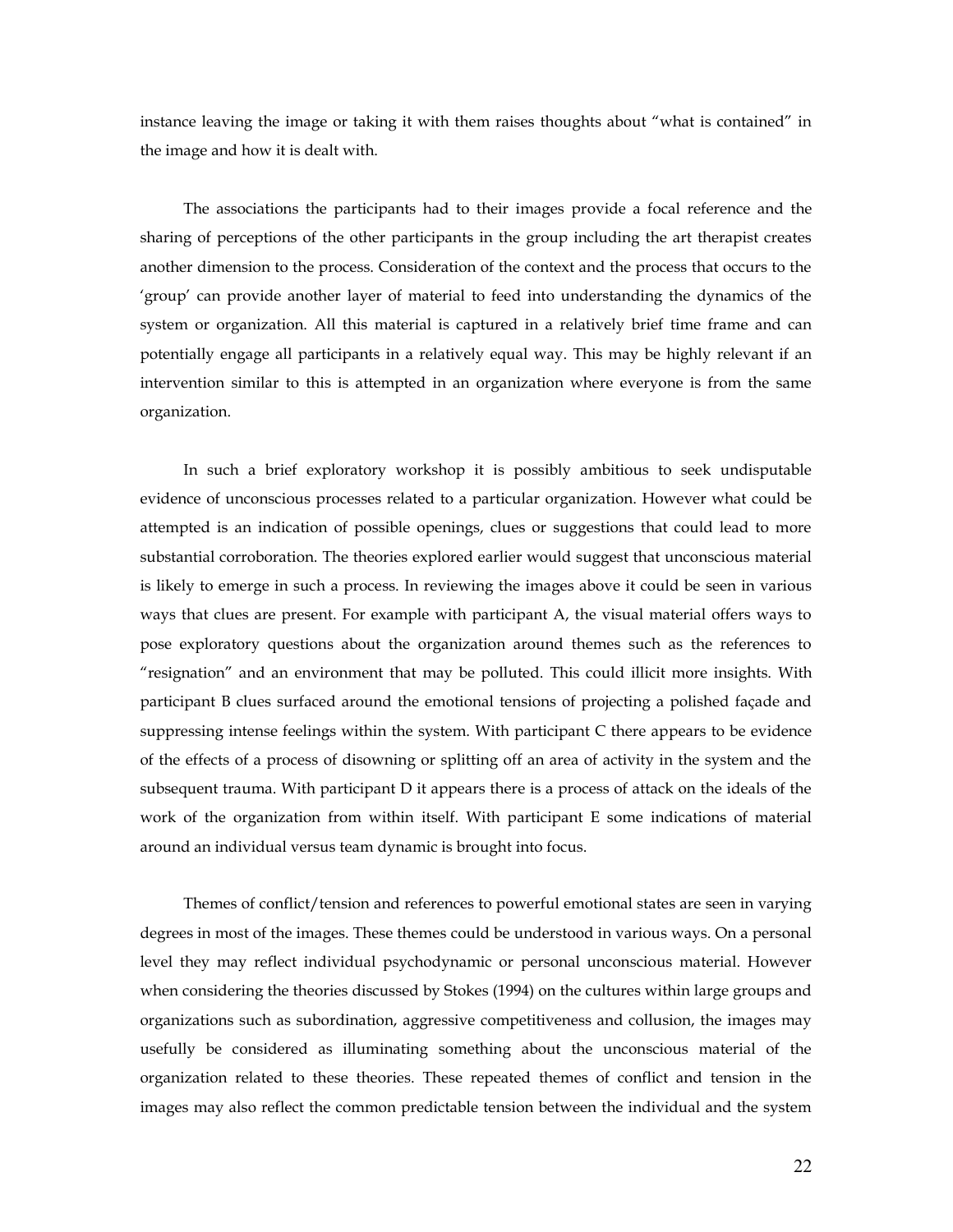as discussed earlier by Triest (2003). Namely, that there is an observable contagion of feeling that arises in large groups and the organization is called upon to provide safety from this but at the same time its structures are experienced as limiting and possibly persecutory. Reflecting on the images with these ideas in mind seems to offer some kind of corroboration. Also in thinking about the "emergency" event that affected the workshop perhaps this could be seen as part of the 'large group' process impacting on the "organization" of the conference?

Turning attention to the emotional response generated by the theme and process, it could be observed that generally all participants engaged in a relatively immediate way with their emotional experience. The connection to their "felt" personal experience within their work setting meant there was a high degree of emotional association and content in the images and therefore a heightened emotional engagement. The personal content and emotional exposure is significant and although the view is taken to seek access to the organizational unconscious the personal unconscious is also potentially considerably exposed.

Perhaps because of the emotional investment engaged by the theme and process the sharing of the images and the associated experience with each other seemed to produce a feeling of relief and validation of experience. It also allowed ideas to be shared about some of the situations. The open sharing that was possible in the group produced some measure of validation and support of each person's of experiences. I would suggest this is dependent on how the group is able to function. It may not always be a given and repeating such a process in an organization may produce a powerful surfacing of the unconscious that would require sensitive and responsive containment and attention.

The workshop shows that the process generates valuable material for the organizational consultative process and potentially fosters satisfying and rich communication of feelings and ideas and access to unconscious dynamics. One of the most significant observations to consider is the level of personal exposure that the process opens up. This is quite pronounced and gives rise to the questions:

How can participants be provided with sufficient emotional safety in the process in the potentially hostile conflicted organizational environment?

How to hold and work appropriately with the personal unconscious material that arises alongside the organizational unconscious material?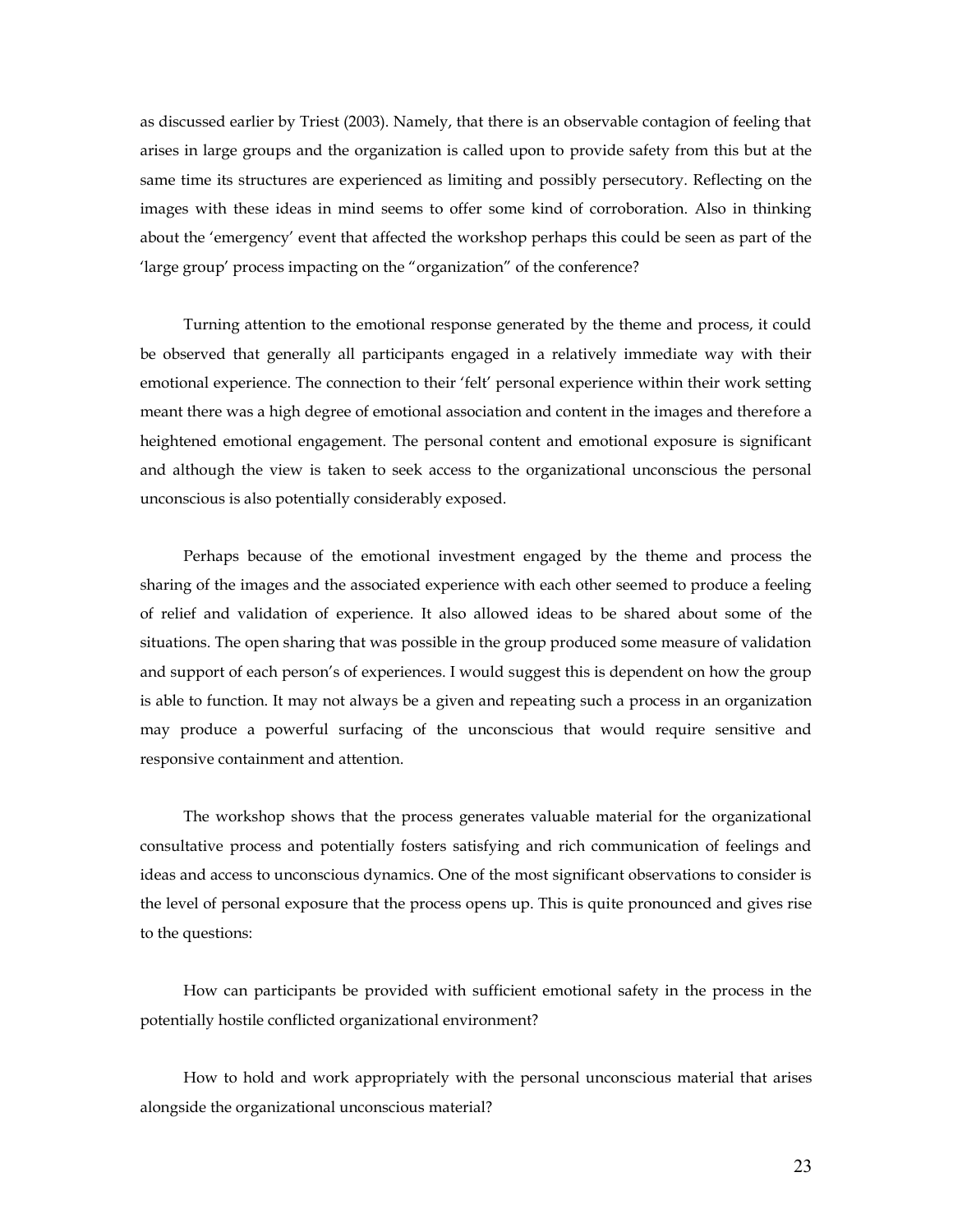The idea that was suggested by the participants A& B to minimize the emotional exposure and risk to existing work relationships is an important one. The potential to work in groups with people who do not work together is a reasonable response to such a potential stripping away of the usual work place defences. Using processes that unearth the unconscious will inevitably give rise to resistances. The observation that art therapy has great potential to produce connection to feelings and to reveal unconscious material makes it at one and the same time a potentially powerful and engaging way to work as well as tapping into, as Triest (2003) puts it, a "boiling cauldron of chaos" difficult to contain. Further consideration as to how to contain and shape the use of art therapy in this field is ripe for exploration.

It would be expected that this kind of work with an organization is going to be inherently challenging. Any exploration that seeks to bring the unconscious to consciousness will meet with resistance. The significant issue is how to work with the unconscious processes safely and constructively. It is indicated that fuller consideration of the impact of opening up the issues for participants needs to be considered. Any intervention would need adequate preparation and processing and follow up to contain and support what emerges. This fits with the therapeutic model where it takes time to build up a relationship to work through things, and the goal is insight rather than a solution. Although this sounds almost fanciful because of its intensive nature I suggest that attending to individual well being would have a significant effect within an organizational intervention as a whole.

In reviewing the material generated from this workshop it appears that art therapy could have many applications in organizational interventions. It may be useful as part of an intervention where the effects of a break down or disruption have already occurred where it can be employed to help repair or minimise any emotional damage or trauma. It may also play a useful role in building team relationships or viewing issues in creative ways to explore options or solutions. It could also be helpful in identifying underlying issues and dynamics and facilitating shifts in organizational culture.

## **Conclusion**

The interface of art therapy and organizational management has a great deal of potential to be explored. The creative, visual and reflective process it offers brings a new perspective from which to view and contribute to the world of organizational management.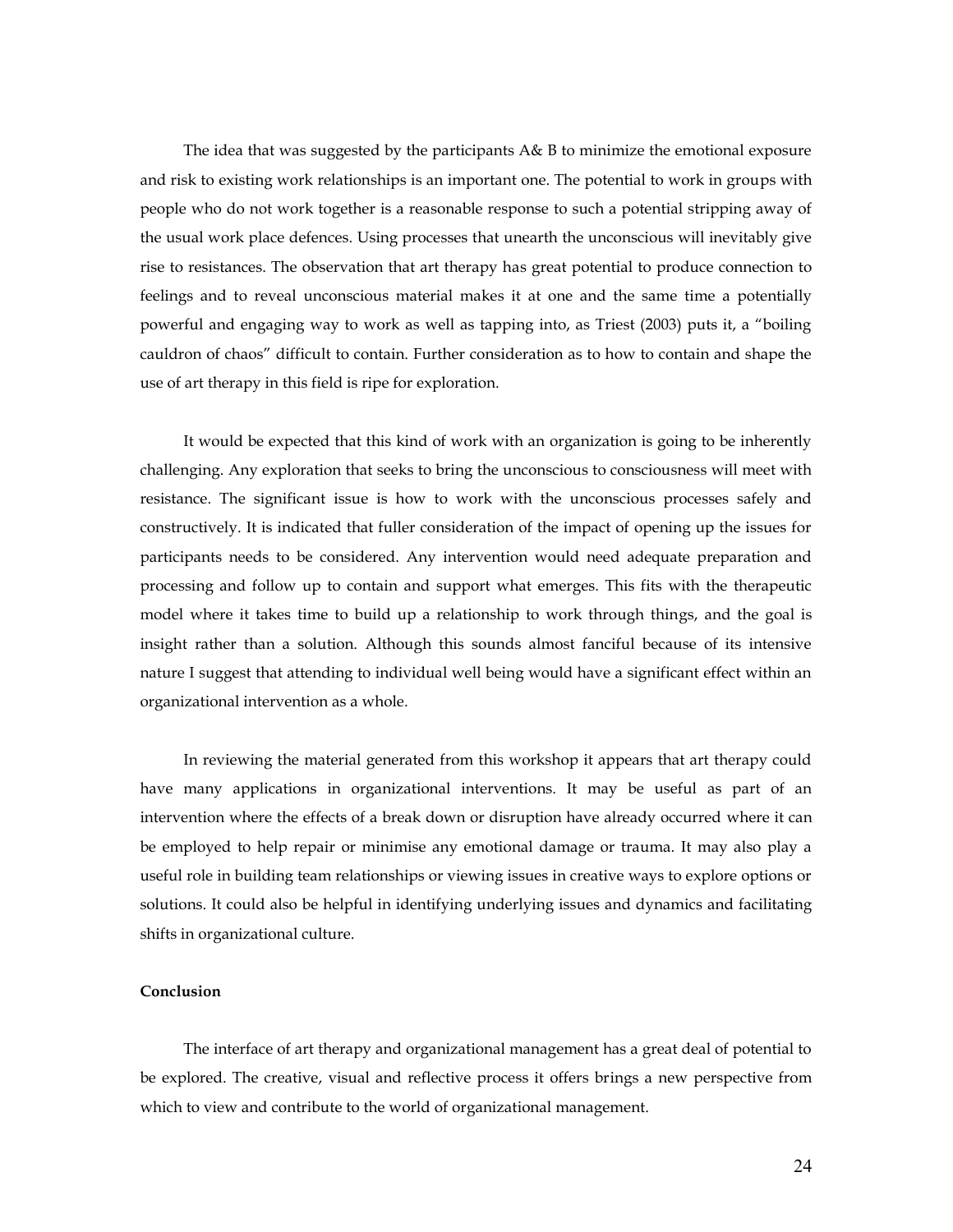An art therapy approach can play a significant role in identifying and working with issues within an organization. Through the image making process material related to the unconscious of an organization can be readily surfaced allowing a complexity of material to be gathered up, considered and understood quickly. It has significant scope to shed light on the experiences of individual workers in an organization enabling all perspectives to be literally seen. It has a strong potential to validate an individual"s experience. Significantly it brings emotion and the human into the organizational world and the literature indicates this is neglected (Carr, 2001; Kersten, 2001). While this is to be embraced, if we engage seriously with the human factor it brings with it responsibility to address the emotional effects of interventions. Therefore consideration as to how to contain and shape the use of art therapy in organizational management where emotional material is potentially surfaced would need attention. Indeed working directly with the emotional material could also be considered.

In hindsight there are a number of things I would have done differently. I would have gathered direct feedback from participants about their experiences of the workshop and consulted with them after the event and included their voices within the piece to strengthen, modify or develop the observations. I would have also thought more closely about how the conference workshop might parallel an art therapy group and an organizational intervention using art therapy and draw out more thinking about this interface. Additionally it could be useful to think further about the "large group" aspect of the conference and parallels to the "large group" of organizations.

A potential next step could be collaboration between art therapists and organizational management consultants to further build on this beginning foundation and explore some of the options indicated from this discussion. Significantly, how the opportunity offered by an art therapy approach can illuminate the unconscious of the organization and be used to analyse organizational case studies and, as Barry (1994) suggests, further consideration of the psychodynamic processes enabled through art therapy.

## **References**

Agazarian, Y., & Peters, R. (1981). *The visible and invisible group: two perspectives on group psychotherapy and group process*. London: Tavistock/Routledge.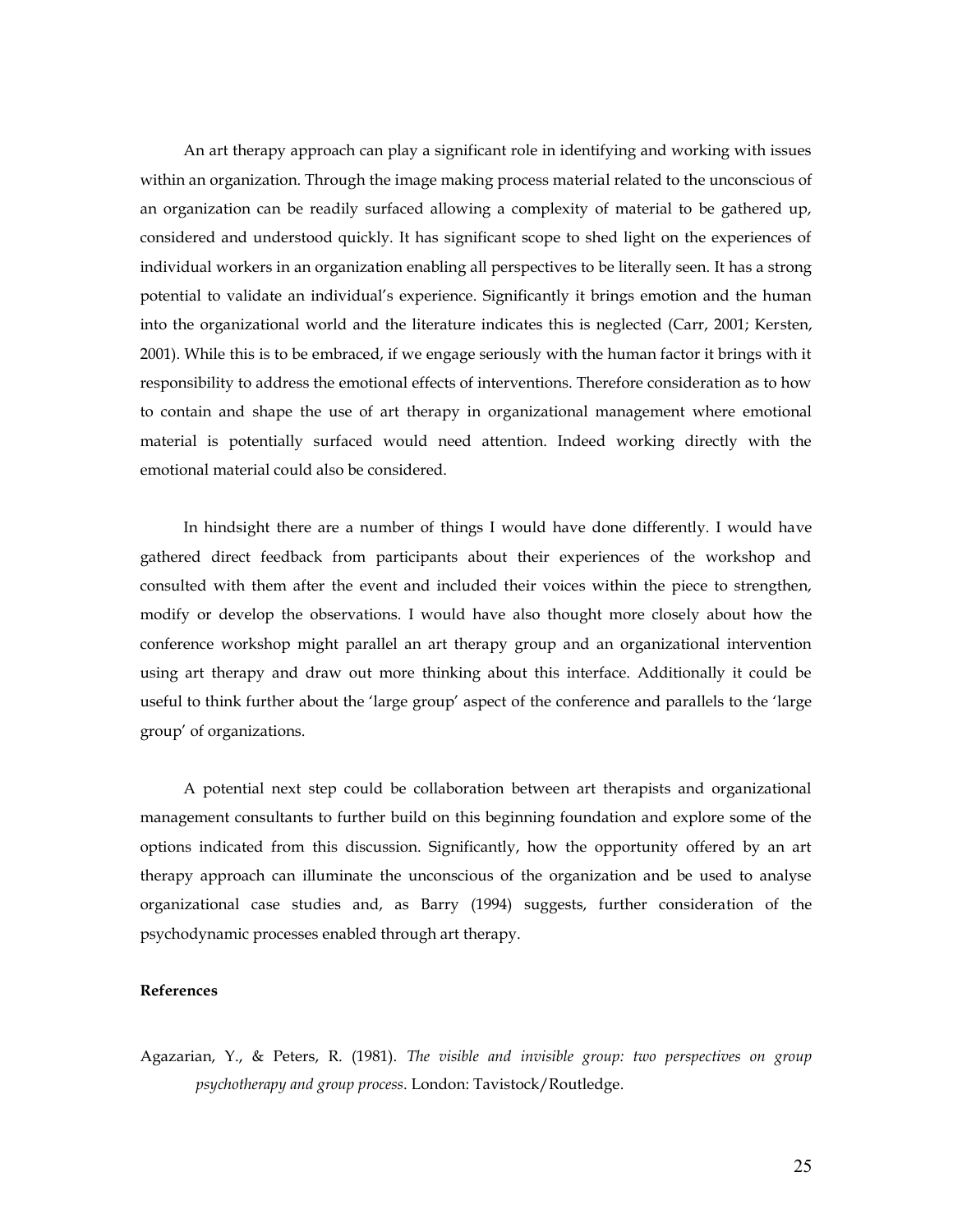Barry, D. (1994). Making the invisible visible: Using analogically-based methods to surface the organizational unconscious. *Organizational Development Journal*, *12* (4), 37-48.

Baum, H. S. (1987). *The invisible bureaucracy*. Oxford: Oxford University.

- Bion, W.R. (1961). *Experiences in groups and other papers*. London: Tavistock.
- Carr, A. N., & Gabriel, Y. (2001). The psychodynamics of organizational change management: An overview. *Journal of Organizational change management*, *14*, 415-420
- Carr, A. N. (1989). *Organisational psychology: Its origins, assumptions and implications for educational administration*. Geelong, Victoria: Deakin University.
- Carr, A. N. (2001). Understanding emotion and emotionality in a process of change. *Journal of Organizational change management, 14*, 421-434
- Carr, A. N., & Hancock, P. (Eds.) (2003). *Art & aesthetics at work*. London: Palgrave.

Case, C., & Dalley, T. (1992). *The handbook of art therapy*. London: Routledge.

- Dalley, T. (Ed) (1984). *Art as therapy: An introduction to the use of art as a therapeutic technique*. London: Tavistock.
- Dalley, T., Case, C., Schaverien, J., Weir, F., Halliday, D., Nowell-Hall, P., & Waller, D. (1987). *Images of art therapy*. London: Tavistock.
- Diamond, M. (1993). *The unconscious life of organizations: Interpreting organizational identity*. London: Quorum.
- Foulkes, S.H. (1964). *Therapeutic group analysis*. London: George Allen & Unwin.
- Foulkes, S.H., & Anthony, E.S. (1973). *Group psychotherapy*. Harmondsworth, England: Penguin.
- Freud, S. (1986). *The interpretation of dreams* (J. Strachey, Ed. and Trans.). Vol. 4. Pelican Freud Library, Harmondsworth, England: Pelican. (Original work published 1900)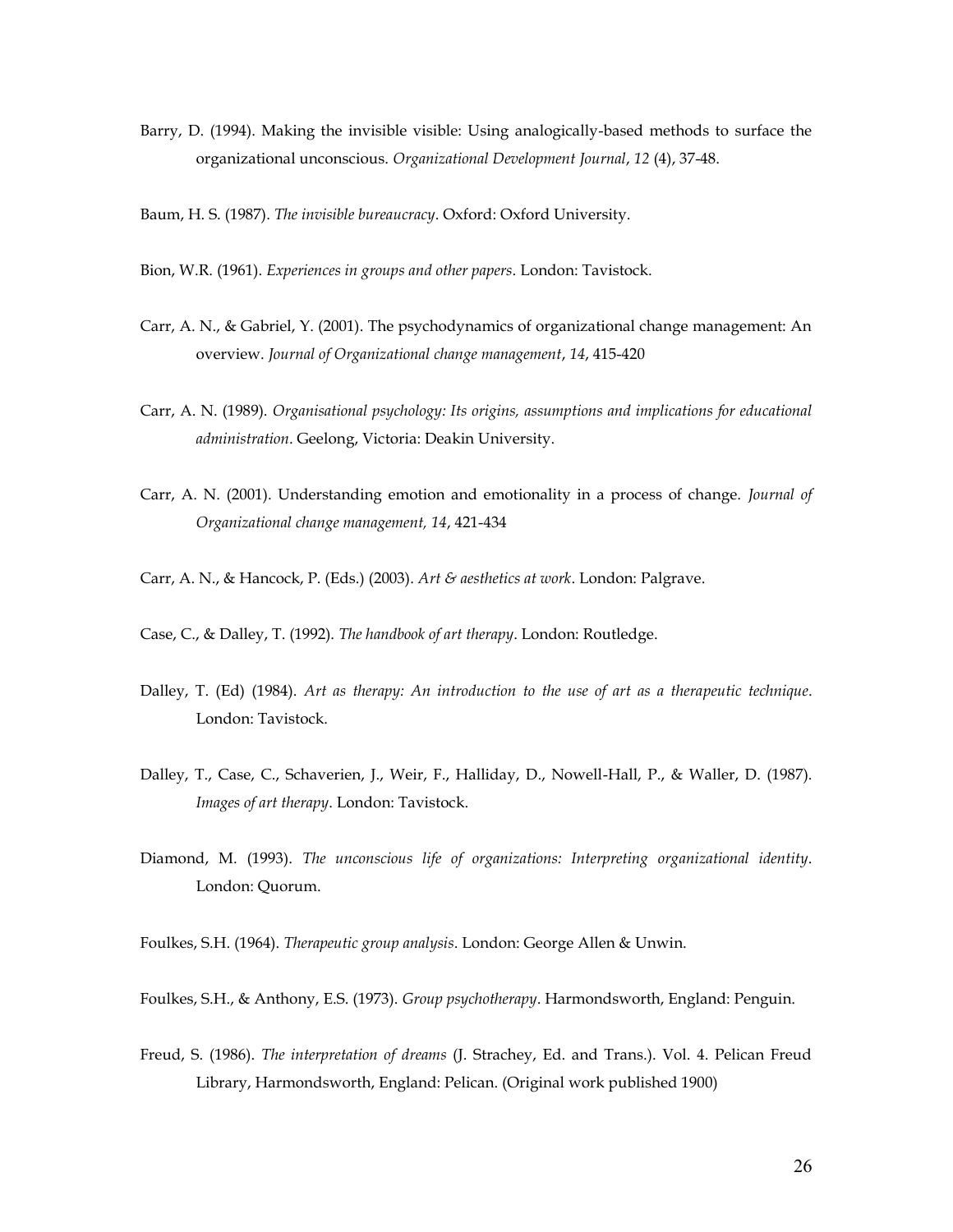- Freud, S. (1985). Group psychology and the analysis of the ego. In J. Strachey (Ed. and Trans.), *Civilization, society and religion* (Vol. 12, pp. 91-178). Pelican Freud Library, Harmondsworth, England: Pelican. (Original work published 1921)
- Gabriel, Y. (1999). *Organizations in depth: The psychoanalysis of organizations*. London: Sage.
- Gabriel, Y., & Carr, A. N. (2002). Organizations, management and psychoanalysis: An overview. *Journal of Managerial Psychology, 17*, 348-365.
- Hirschhorn, L. (1988). *The workplace within*. Cambridge, MA: MIT.
- Hyland-Moon, C (2002). *Studio art therapy: Cultivating the artist identity in the art therapist*. London & Philadelphia: Jessica Kingsley Publishers.
- Jung, C.G. (1968). *Analytical psychology – its theory and practice: The Tavistock lectures*. New York: Vintage, Random House.
- Kersten, A. (2001). Organizing for powerlessness: a critical perspective on psychodynamics and dysfunctionality. *Journal of Organizational Change Management*, *14,* 452-467.
- Kets de Vries, M. (Ed.) (1991). *Organizations on the couch: Clinical perspectives on organizational behaviour and change.* San Francisco, CA: Jossey Bass.
- Kets de Vries, M., & Miller, D. (1984). *The neurotic organization: Diagnosing and changing counterproductive styles of management.* San Francisco, CA: Jossey-Bass.
- Klein, M. (1975a). *The writings of Melanie Klein I: 'Love, guilt and reparation' and other works 1921- 1945*. London: Hogarth.
- Klein, M. (1975b). *The writings of Melanie Klein II: The psychoanalysis of children*. London: Hogarth.
- Klein, M. (1975c). *The writings of Melanie Klein III: 'Envy and gratitude' and other works 1946-1963*. London: Hogarth.

Klein, M. (1975d). *The writings of Melanie Klein IV: Narrative of a child analysis*. London: Hogarth.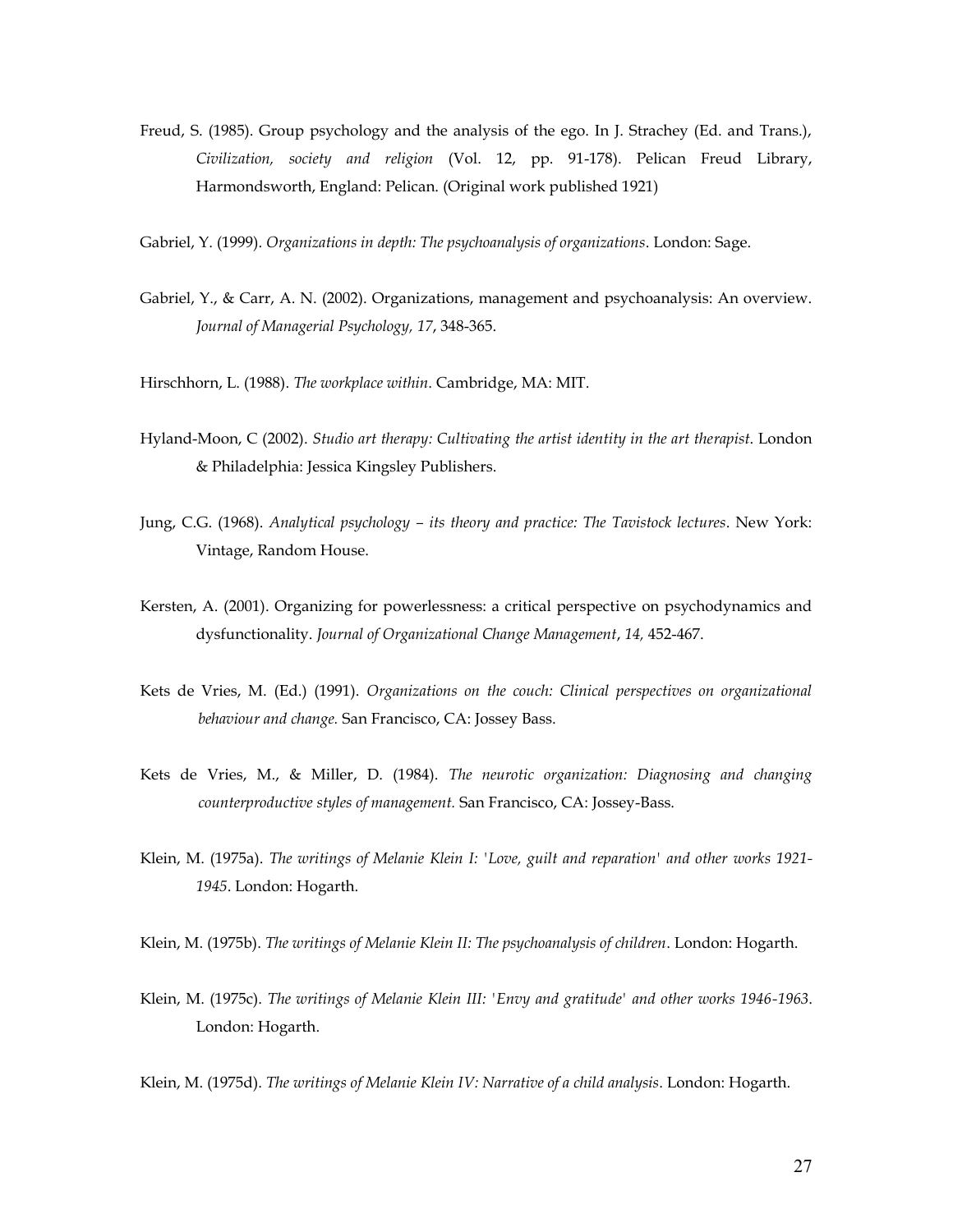La Bier, D. (1986). *Modern madness: The emotional fallout of success*. Reading, Massachusetts: Addison-Wesley.

Levinson, H. (1972). *Organizational diagnosis*. Cambridge, MA: Harvard University.

- Maccoby, M. (1976). *The gamesman: New corporate leaders*. New York: Simon and Shuster.
- Maclagan, D. (2001). *Psychological aesthetics: Painting, feeling and making sense.* London: Jessica Kingsley.
- Menzies-Lyth, I. E. P. (1990). Social systems as a defence against anxiety: an empirical study of the nursing service in a general hospital. In E. Trist & H. Murray (Eds.), *The social engagement of social science: The social-psychological perspective (Vol. 1).* London: Free Association. (Original work published 1960)
- Menzies-Lyth, I. E. P. (1988). *Containing anxieties in institutions*. London: Free Association.
- Miller, E. (1976). *Task and organization*. New York: Wiley.

Milner, M. (1971). *On not being able to paint*. London: Heinemann.

Naumburg, M. (1958/1966). *Dynamically oriented art therapy*. New York: Grune & Stratton.

Obholzer, A., & Roberts, V. Z. (1994). *The unconscious at work: individual and organizational stress in the human services*. London: Routledge.

Sandel, S. (1987). Moving into management. *The Arts in Psychotherapy, 14*, 109-112.

- Schaverien, J. (1987). The scapegoat and the talisman: Transference in art therapy. In T. Dalley, C. Case, J. Schaverien, F. Weir, D.Halliday, P.Nowell-Hall & D. Waller. *Images of art therapy*  (pp. 74-108). London: Routledge.
- Schaverien, J. (1992). *The revealing image: Analytic art psychotherapy in theory and practice*. London: Tavistock/Routledge.